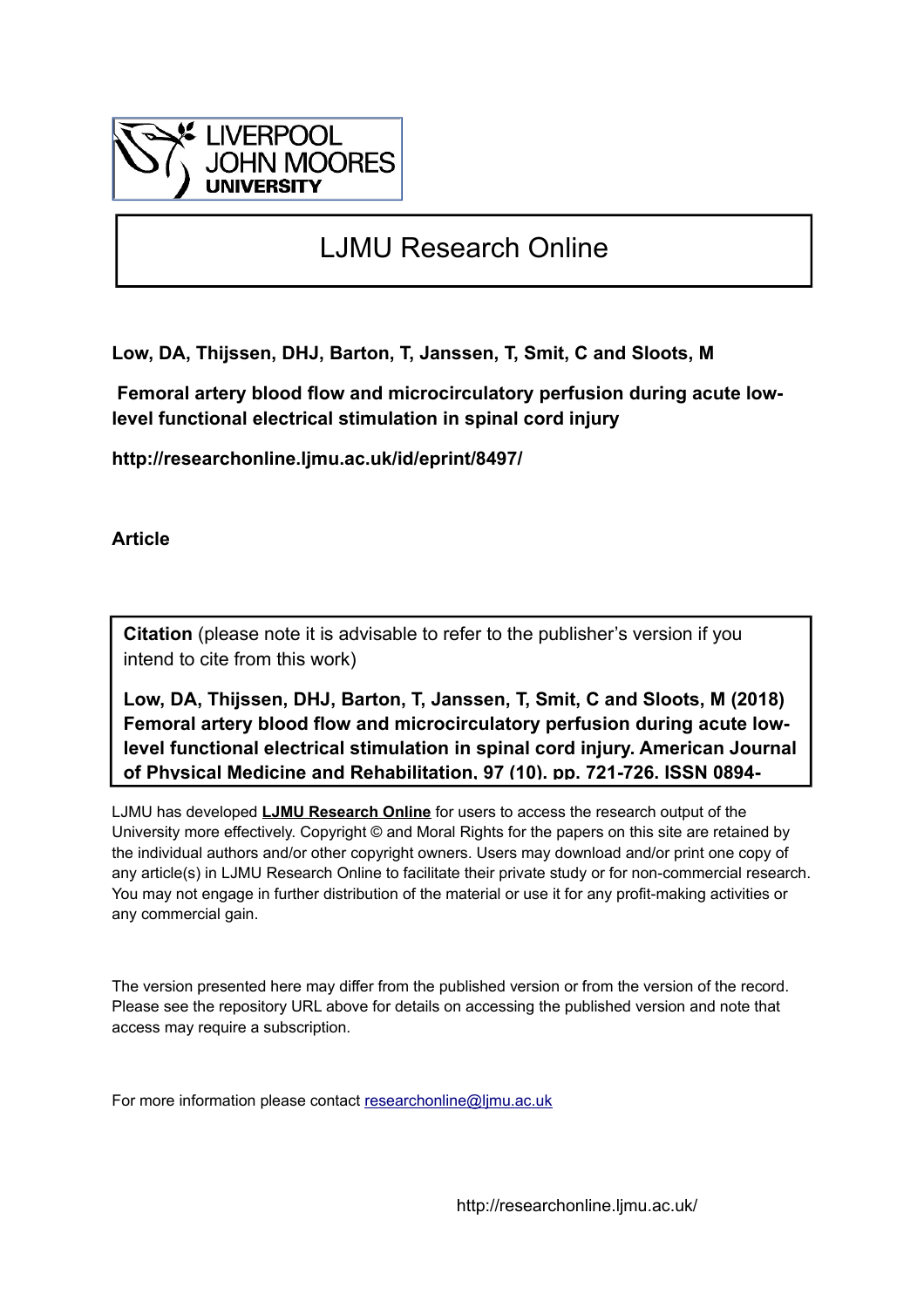|  |  |  |  |  | Femoral artery blood flow and microcirculatory perfusion during acute, low-level |
|--|--|--|--|--|----------------------------------------------------------------------------------|
|--|--|--|--|--|----------------------------------------------------------------------------------|

**functional electrical stimulation in spinal cord injury**

- Authors:
- 4 Thomas J. Barton,  $BSc^1$ ; David A. Low, PhD<sup>1</sup>; Thomas W.J. Janssen, PhD<sup>2, 3</sup>; Maurits Sloots,
- 5 PhD<sup>3</sup>; Christof, A.J. Smit, MD, PhD<sup>2</sup>; Dick H.J. Thijssen, PhD<sup>1, 4</sup>
- 
- Affiliations:
- <sup>1</sup> Research Institute for Sport and Exercise Sciences, Liverpool John Moores University,
- Liverpool, UK
- <sup>2</sup> Amsterdam Movement Sciences, Department of Human Movement Sciences, Vrije
- Universiteit Amsterdam, Amsterdam, the Netherlands
- <sup>3</sup> Amsterdam Rehabilitation Research Centre | Reade, Amsterdam, the Netherlands
- 13 <sup>4</sup> Radboud Institute for Health Sciences, Department of Physiology, Radboud University
- Medical Centre, Nijmegen, The Netherlands
- 
- Correspondence:
- Dick Thijssen
- Email: d.thijssen@ljmu.ac.uk
- Tel: +44 (0)151 904 6264 Fax: +44 (0)151 904 6284
- Research Institute for Sport and Exercise Sciences, Liverpool John Moores University,
- Byrom Street, L3 3AF, Liverpool, United Kingdom
- 
- Disclosures
- The authors declare that there is no conflict of interest. This study was supported by funds
- received from the Stoke Mandeville-Masson research awards. The funding source had no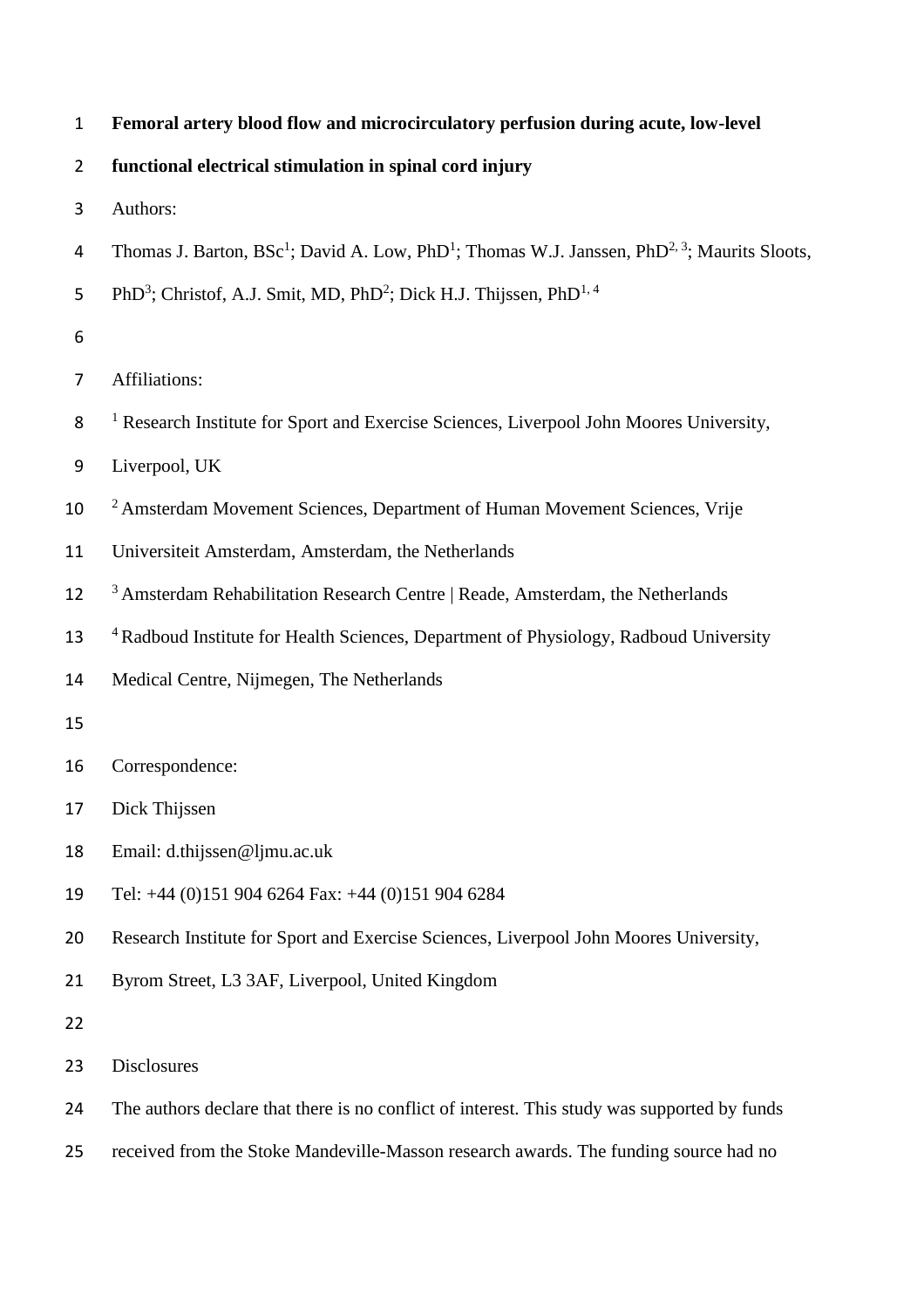| 26 | such involvement in the study design; in the collection, analysis and interpretation of data; in |
|----|--------------------------------------------------------------------------------------------------|
| 27 | the writing of the report; and in the decision to submit the article for publication. This       |
| 28 | research has previously been presented at IFESS conference 2017.                                 |
| 29 |                                                                                                  |
| 30 |                                                                                                  |
| 31 |                                                                                                  |
| 32 |                                                                                                  |
| 33 |                                                                                                  |
| 34 |                                                                                                  |
| 35 |                                                                                                  |
| 36 |                                                                                                  |
| 37 |                                                                                                  |
| 38 |                                                                                                  |
| 39 |                                                                                                  |
| 40 |                                                                                                  |
| 41 |                                                                                                  |
| 42 |                                                                                                  |
| 43 |                                                                                                  |
| 44 |                                                                                                  |
| 45 |                                                                                                  |
| 46 |                                                                                                  |
| 47 |                                                                                                  |
| 48 |                                                                                                  |
| 49 |                                                                                                  |
| 50 |                                                                                                  |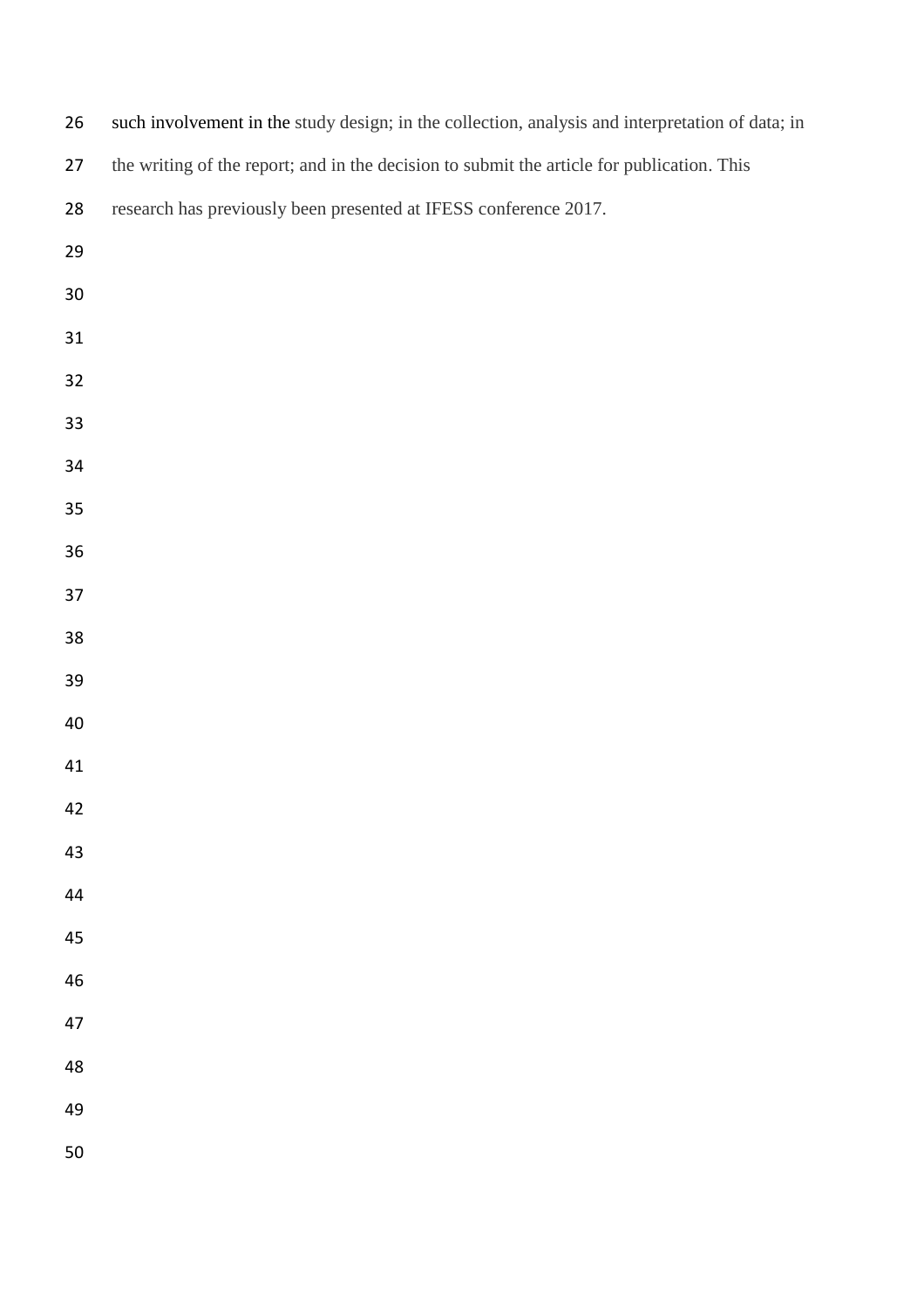## **Abstract**

 *Objective –* Functional electrical stimulation (FES) may help to reduce the risk of developing macro- and microvascular complications in people with SCI. Low-intensity FES has significant clinical potential since this can be applied continuously throughout the day. This study examines the acute effects of low intensity FES using wearable clothing garment on vascular blood flow and oxygen consumption in people with SCI.

*Design –* Cross-sectional observation study

 *Methods –* Eight participants with a motor complete SCI received 4x3 minutes of unilateral FES to the gluteal and hamstring muscles. Skin and deep femoral artery blood flow and oxygen consumption were measured at baseline and during each bout of stimulation.

*Results –* Femoral artery blood flow increased by 18.1% with the application of FES (*P*=0.02).

Moreover, femoral artery blood flow increased further during each subsequent block of FES

(*P*=0.004). Skin perfusion did not change during an individual block of stimulation (*P*=0.66).

 Skin perfusion progressively increased with each subsequent bout (*P*<0.001). There was no change in femoral or skin perfusion across time in the non-stimulated leg (all *P*>0.05).

 *Conclusion –* Low-intensity FES acutely increased blood flow during stimulation, with a progressive increase across subsequent FES bouts. These observations suggest continuous, low-intensity FES may represent a practical and effective strategy to improve perfusion and reduce the risk of vascular complications.

- 
- 
- 
- 
-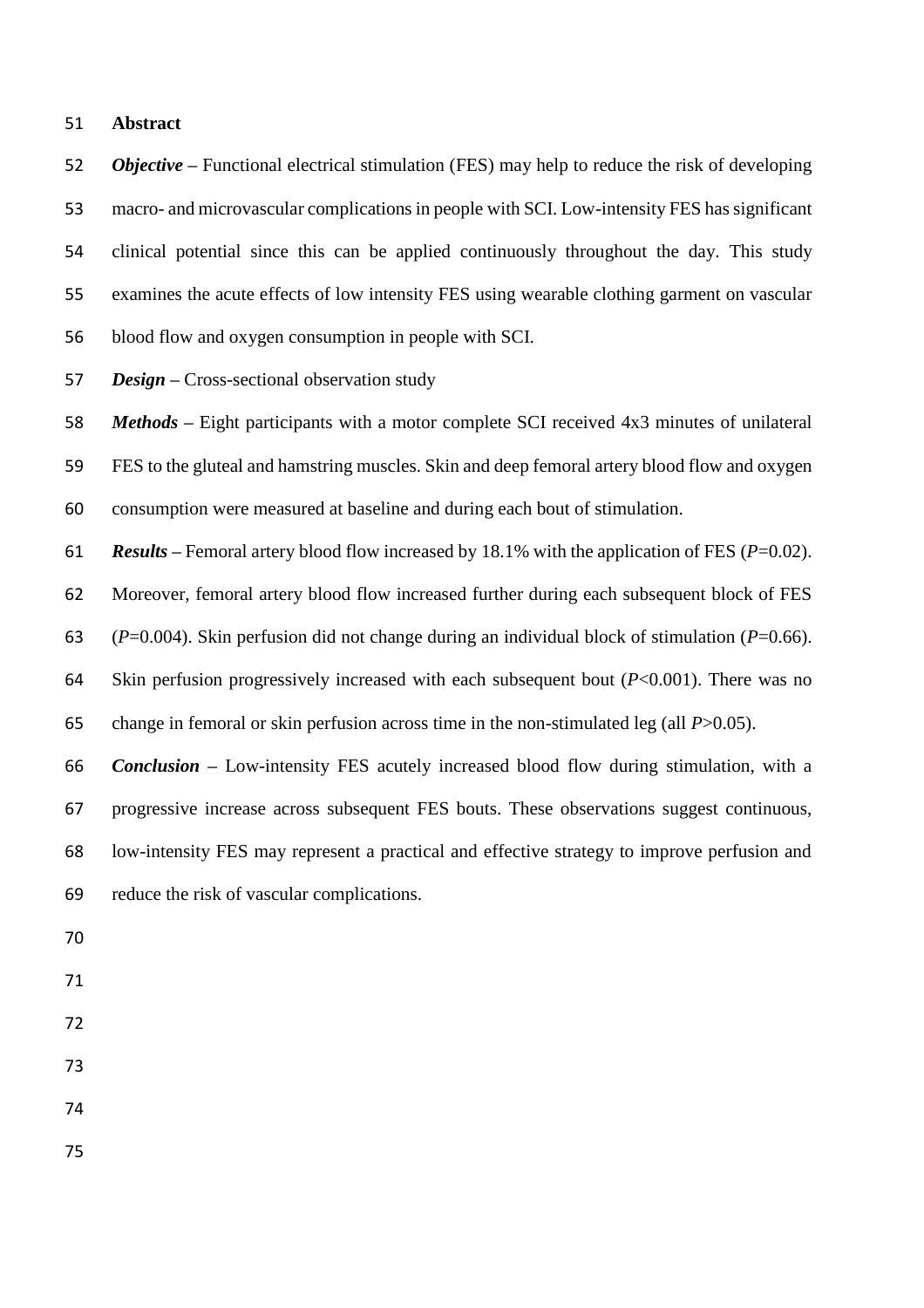| 76         | Key words: Spinal cord injury, functional electrical-stimulation, blood flow, oxygen        |
|------------|---------------------------------------------------------------------------------------------|
| 77         | consumption                                                                                 |
| ${\bf 78}$ |                                                                                             |
| 79         | Abbreviations: FES (Functional electrical stimulation), SCI (spinal cord injury), DFA (deep |
| 80         | femoral artery, NO (nitric oxide)                                                           |
| $81\,$     |                                                                                             |
| 82         |                                                                                             |
| 83         |                                                                                             |
| 84         |                                                                                             |
| 85         |                                                                                             |
| 86         |                                                                                             |
| 87         |                                                                                             |
| 88         |                                                                                             |
| 89         |                                                                                             |
| $90\,$     |                                                                                             |
| 91         |                                                                                             |
| 92         |                                                                                             |
| 93         |                                                                                             |
| 94         |                                                                                             |
| 95         |                                                                                             |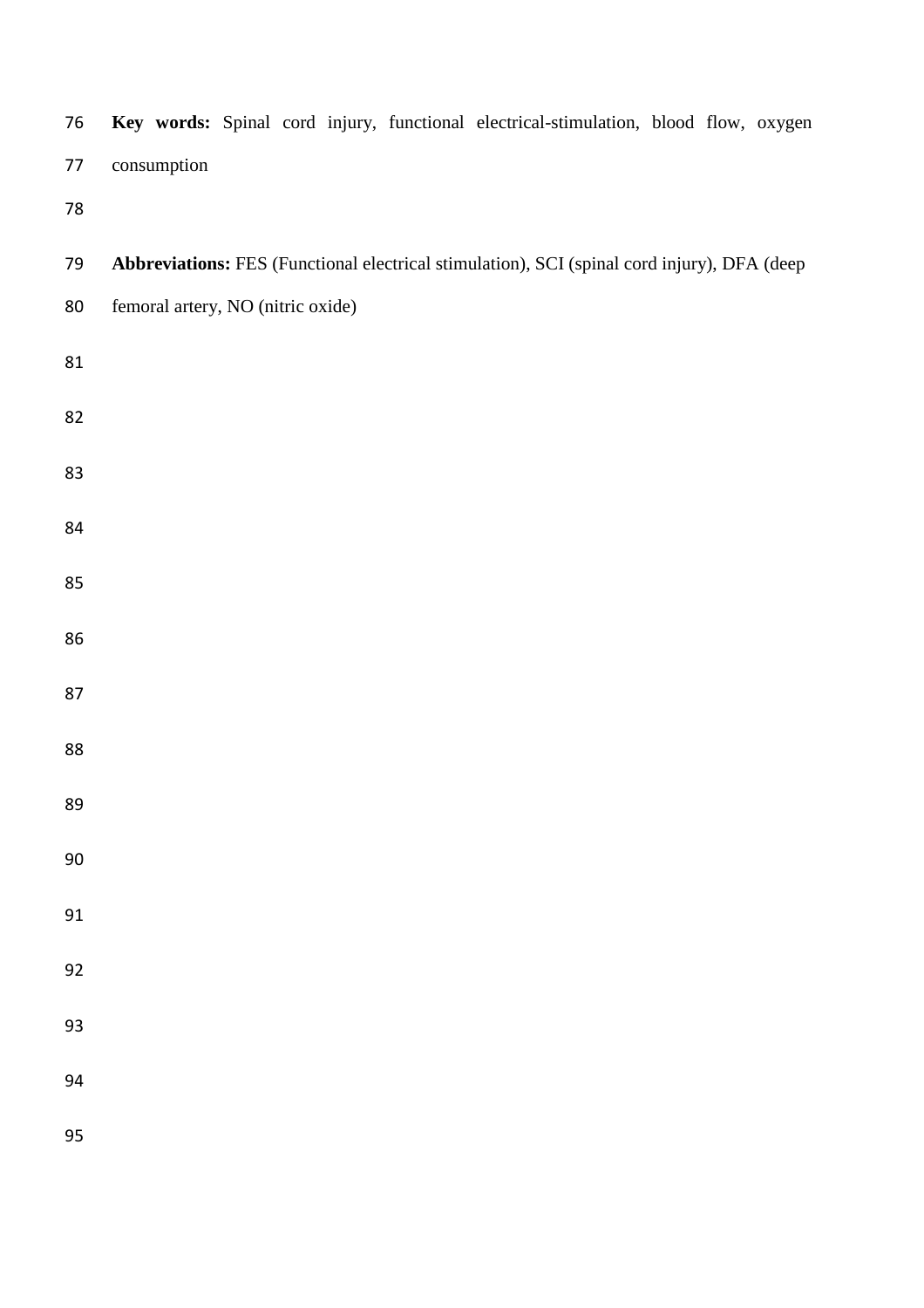## **Introduction**

 A spinal cord injury (SCI) leads to significant changes in sub-lesional vascular structure and 98 function. Most characteristic changes involve a decrease in conduit artery diameter<sup>1</sup>, 99 increased vascular resistance<sup>2</sup>, increased arterial stiffness<sup>3</sup> reduced capillarization<sup>4</sup> and 100 impaired cutaneous microcirculation<sup>5, 6</sup> in the paralyzed, inactive limbs. Collectively, such vascular changes are associated with endothelial dysfunction and the development of 102 cardiovascular disease, which is a primary cause of death in persons with a SCI<sup>7</sup>. Besides the increased risk of cardiovascular disease, below lesion microvascular endothelial dysfunction manifested as impaired cutaneous blood flow also has significant implications for persons with SCI. The incidence and progression of skin breakdown lesions and pressure ulcers in persons with SCI have been attributed to factors that are associated with a reduction 107 in cutaneous microcirculation<sup>8</sup>. Interventions that help reverse macro- and microvascular endothelial dysfunction below, and even above, the lesion are therefore of great clinical significance for persons with SCI.

 Studies show that elevations in blood flow and shear stress are required for improvement in 112 vascular function and an increase in artery diameter<sup>9, 10</sup>. Using electrically stimulated leg exercise in individuals with SCI, Thijssen *et al.* showed evidence of arterial remodeling in areas subject to electrically stimulated muscular contractions, while vascular adaptations 115 were not apparent in the passive, non-stimulated areas of the  $leg<sup>11</sup>$ . In addition to conduit remodeling, studies have shown that functional electrical stimulation (FES) results in 117 increased muscle mass<sup>12</sup>, higher muscular oxidative capacity<sup>13</sup>, enhanced capillary supply<sup>4</sup> 118 and improved blood flow<sup>2</sup>. This highlights the potency of FES to mediate beneficial adaptations.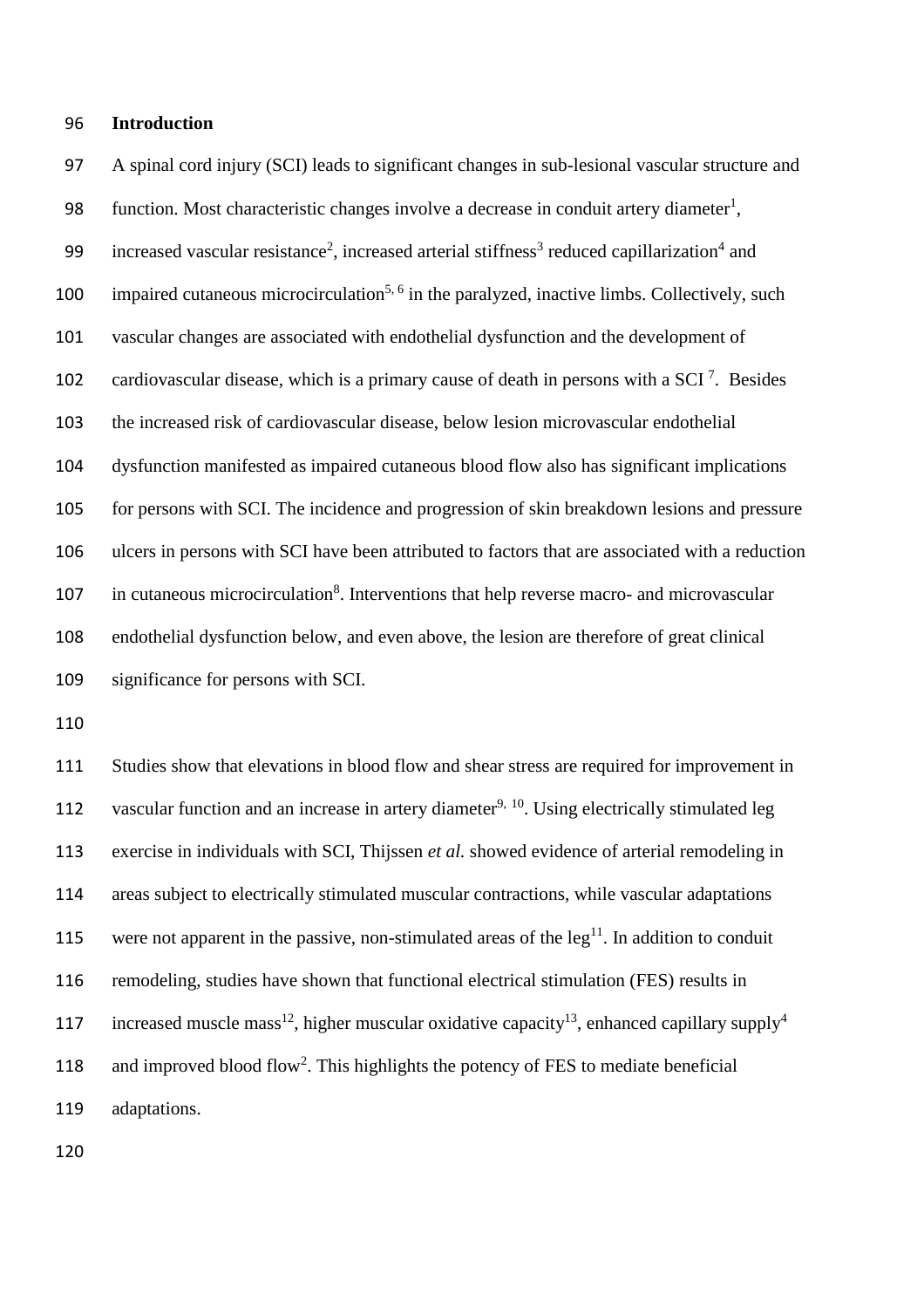Commonly used methods of FES require specialist facilities and trained staff, making regular application difficult, expensive and impractical. A potential alternative is the use of wearable clothing garments with embedded surface electrodes that automatically stimulate muscles when the garment is applied. This also allows for the adoption of low-intensity FES that can be applied for prolonged periods (i.e. during awake hours). Using this approach, an acute bout of FES to the gluteal and hamstring muscles has shown to reduce pressure over the 127 ischial tuberosity<sup>14</sup> and increase transcutaneous oxygen levels<sup>15</sup>. To date, no study has directly examined the acute impact of FES using a wearable clothing garment on both micro-and macro-vascular perfusion in people with SCI.

 The purpose of this study, therefore, was to examine the acute effects of low-intensity FES (involving the gluteal and hamstring muscles) on deep femoral artery blood flow (i.e. supplying the active muscles) and skin microcirculatory perfusion (i.e. covering the active areas). It was hypothesized that an increase in conduit artery and skin blood flow would occur with muscle stimulation, whilst also having a cumulative effect leading to a gradual increase in baseline perfusion with repeated application of FES.

#### **Materials and Methods**

 **Participants.** Eight male individuals with ASIA A or B classified SCI participated in this study. All participants were outpatients and frequently visited Reade rehabilitation center for checkups with their physician and to participate in sporting activities. All injuries were traumatic in origin and existed for at least 1 year prior to undergoing the study. None of the participants had any known cardiovascular diseases or took any medication known to interfere with the cardiovascular system. Exclusion criteria included individuals with flaccid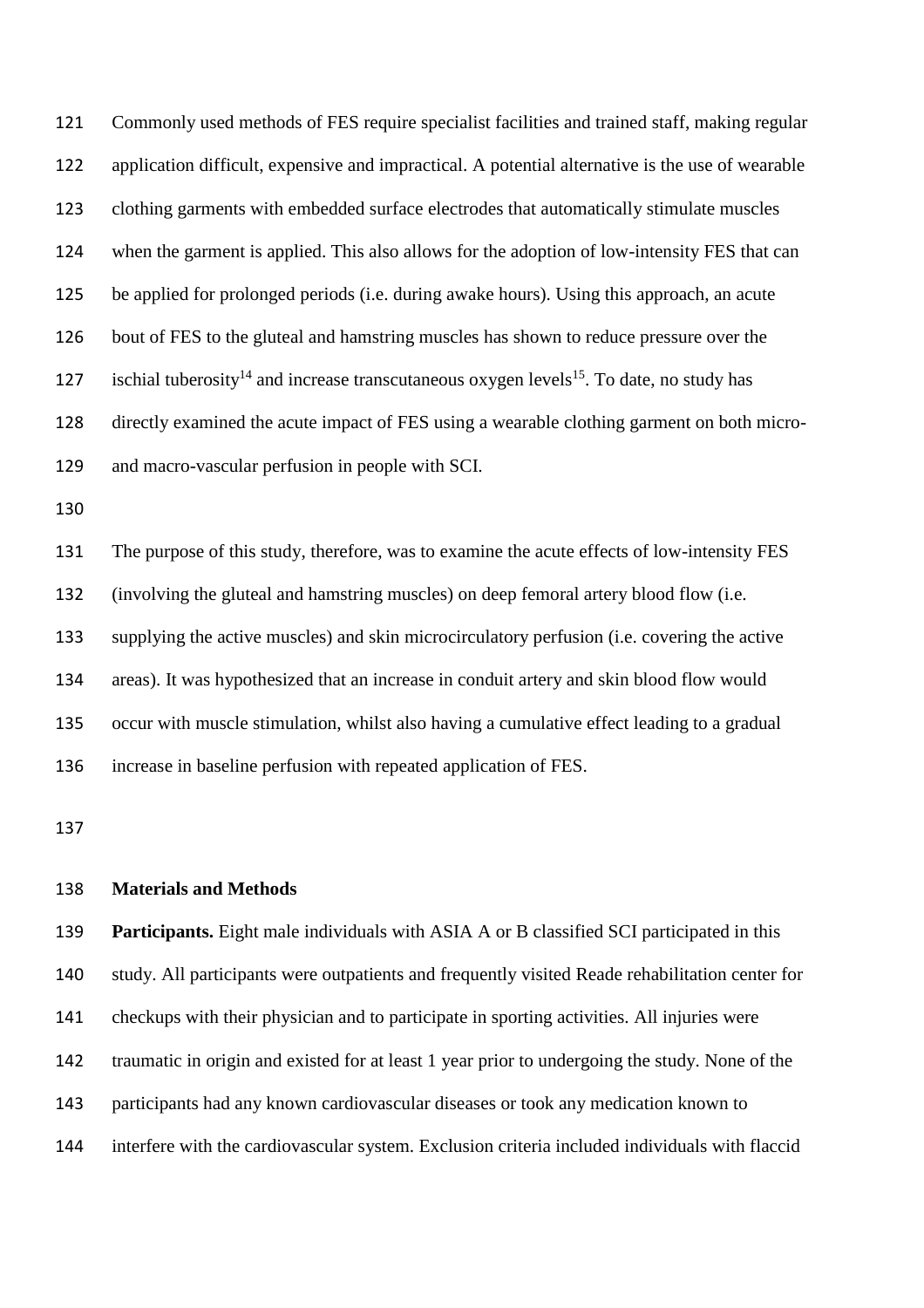paralysis (i.e. inability to activate the muscles through nerve stimulation), a previous history of autonomic dysreflexia during FES (i.e. for safety purposes) and intolerance or contraindication for the use of FES. The local institutional medical ethical board of Reade Rehabilitation center approved the study and all participants provided written informed consent after receiving and understanding full details of the research study. This study is reported in accordance with the STROBE guidelines and conforms to all items on the checklist accordingly (see supplementary checklist).

 **Electrical stimulation.** FES was applied using a specially developed garment with embedded surface electrodes (Axiobionics, Ann Arbor, MI, USA), connected to a portable battery-operated stimulator (Neuropro, Berkelbikes, Nijmegen, The Netherlands). All wires and leads were embedded within the seam of the garment to prevent them becoming entangled with the patient. The FES garment was made from elastic lycra and secured to the body using foldable Velcro straps (Fig 1). One surface electrode was positioned at the upper (proximal) part of the gluteal muscle and a second about halfway down the hamstring area, preventing the participants from lying directly on the electrodes with their buttocks. Ultrasound gel was placed in small Velcro pouches to be used as a conductor between the electrodes and the participants' skin. FES was applied to the right leg only at a standard constant voltage of 150V using 50Hz biphasic impulse frequency to induce a visible tetanic contraction. The amplitude needed to induce a strong muscle contraction depends on muscle denervation and the amount of muscle nerve fibers that can be recruited and activated. Due to the variability between individuals, the current amplitude was subjectively determined by the researcher and individualized for each participant with increments of 5 to 10mA to a level that did not cause discomfort or excessive movement. To minimize muscle fatigue and ensure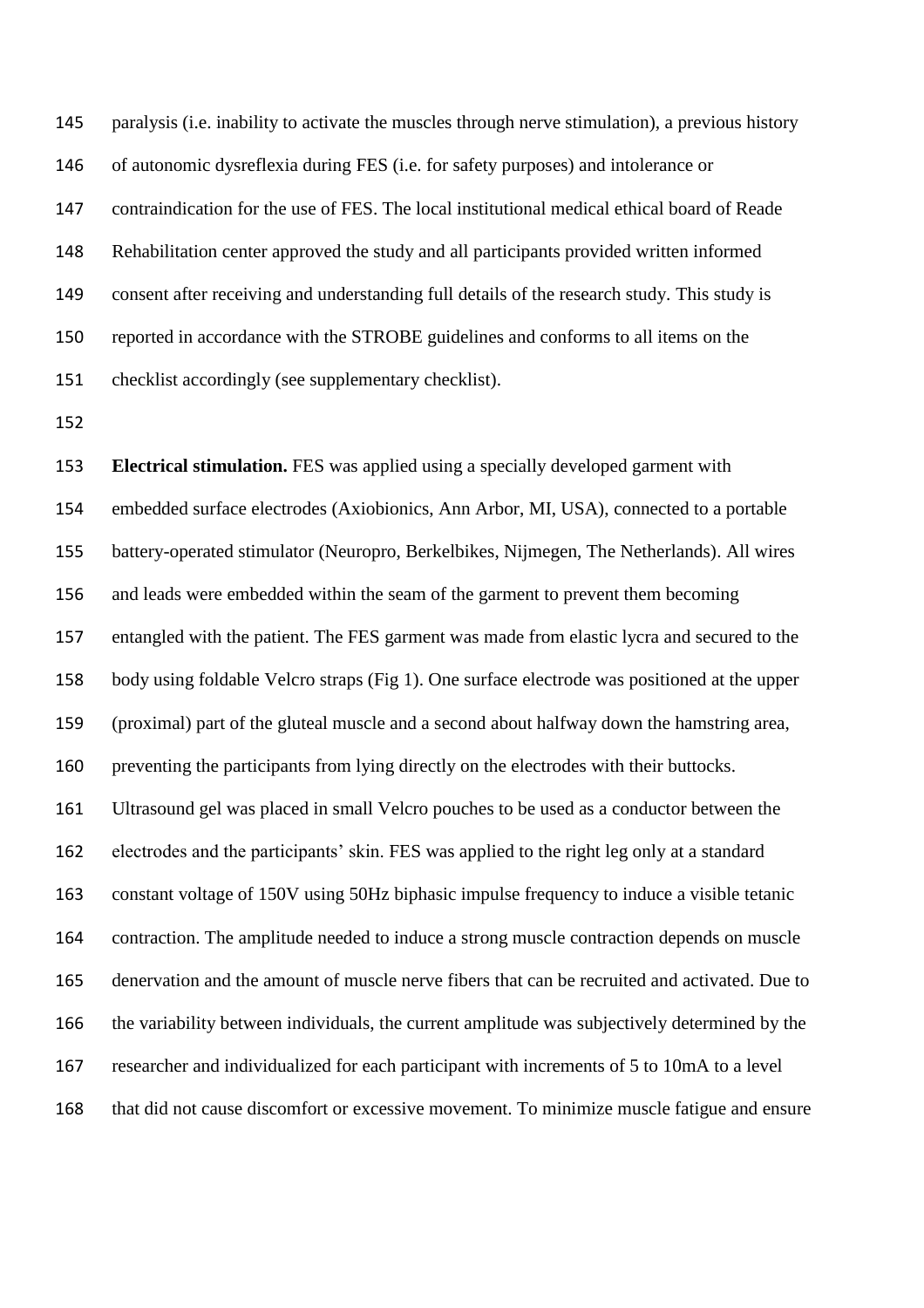continuous muscle contractions, a 1:4 duty cycle, consisting of 1-second stimulation followed 170 by 4 seconds without stimulation for a period of 3 minutes was used .

 **Protocol and testing procedure.** Participants attended the laboratory at Reade rehabilitation center once to undergo testing. Due to sympathetic nervous system activation and the effects on hemodynamics and blood pressure, all participants were asked to refrain from alcohol and caffeine consumption 24 hours prior to testing. On arrival, the protocol and testing procedures were explained in full to each participant. Participants were transferred from their wheelchair to a bed and positioned comfortably in the supine position. Subsequently, the shorts were applied to ensure correct placement of the electrodes. After a 10-minute rest period and before the start of stimulation, baseline measurements were made for oxygen 179 consumption  $(VO_2)$ , skin blood flow, and deep femoral artery (DFA) blood flow in the control and intervention leg. After baseline measurements, the protocol included four blocks of stimulation lasting 3 minutes interspersed with 17 minutes of no stimulation (Fig 2). We chose four blocks of stimulation so we could determine the response and potential benefits of repeated exposure to FES (i.e. a pattern that would be applied in practice). Recordings for all measures were collected 1 minute before and 3 minutes throughout stimulation. Measurements of DFA diameter and blood flow velocity during stimulation were performed in the intervention leg only. Since it was unlikely that FES would alter blood flow in the contra-lateral, non-stimulated leg (i.e. a systemic effect), we did not measure blood flow in the non-stimulated leg.

## **Experimental Measures.**

 *Femoral artery blood flow.* Velocity and diameter in the right DFA was measured using a 2- dimensional echo Doppler ultrasound. Using a 10-MHz-multi-frequency linear array probe attached to a high resolution ultrasound machine (T3000, Terason, Aloka, UK), optimal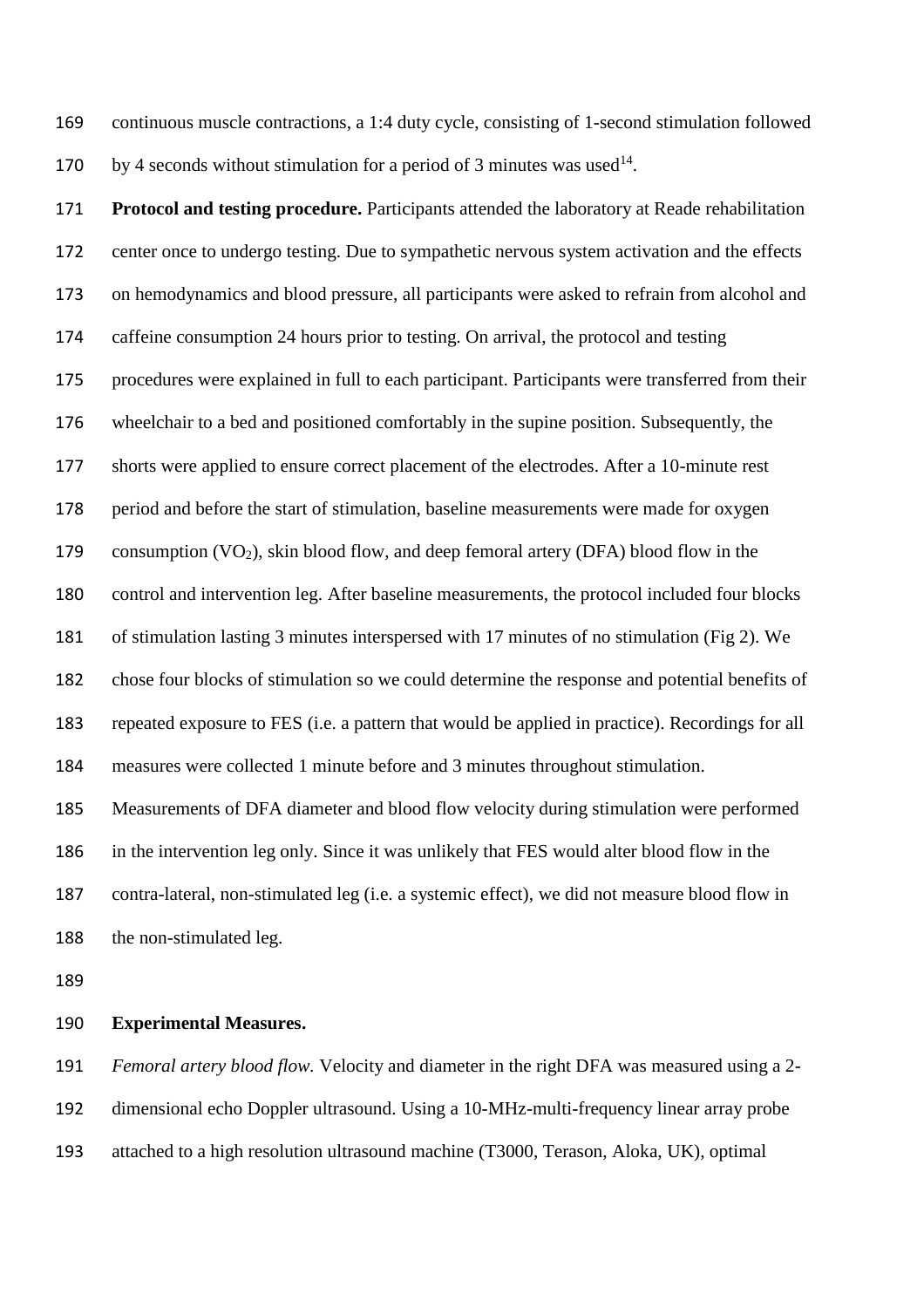longitudinal B-mode images capturing the lumen/arterial wall interface, along with Doppler velocity measures of the DFA, approximately 2cm from the bifurcation were obtained. Following image acquisition, 1 min baseline imaging was performed in the control and intervention leg. The same examiner performed all measurements and images were recorded for later offline analysis.

 *Skin microcirculatory perfusion.* We used laser Doppler flowmetry (Periflux system 5000, Perimed AB, Järfälla, Stockholm, Sweden) to obtain an index of microcirculatory perfusion. This is a non-invasive technique that enables evaluation of skin microvascular blood flow over a period of time and is sensitive at detecting changes in response to a stimulus. The technique uses a beam of laser light that undergoes a change in wave lengths when it detects moving red blood cells. The specific changes in wavelength are characterized by red blood 206 cell concentration and velocity to give a measurement of skin blood flow expressed as arbitrary perfusion units (PU). After the FES shorts had been applied and the participant was comfortably lying in a supine position, the laser Doppler flowmetry probes were placed at the measurement site. Blood flow was continuously measured at the skin covering the gluteal muscle on the stimulated leg. A small incision was made in the shorts to allow placement of 211 the laser Doppler probe in close proximity to the stimulated muscle and to ensure fixation 212 throughout the protocol.

 *Oxygen consumption.* Oxygen consumption was collected throughout using a facemask connected to an online gas analyser (Oxycon Pro, Jaeger, The Netherlands). Volume and gas concentration calibrations were performed prior to each test. The participants were instructed not to talk during the measurements.

**Data Analysis**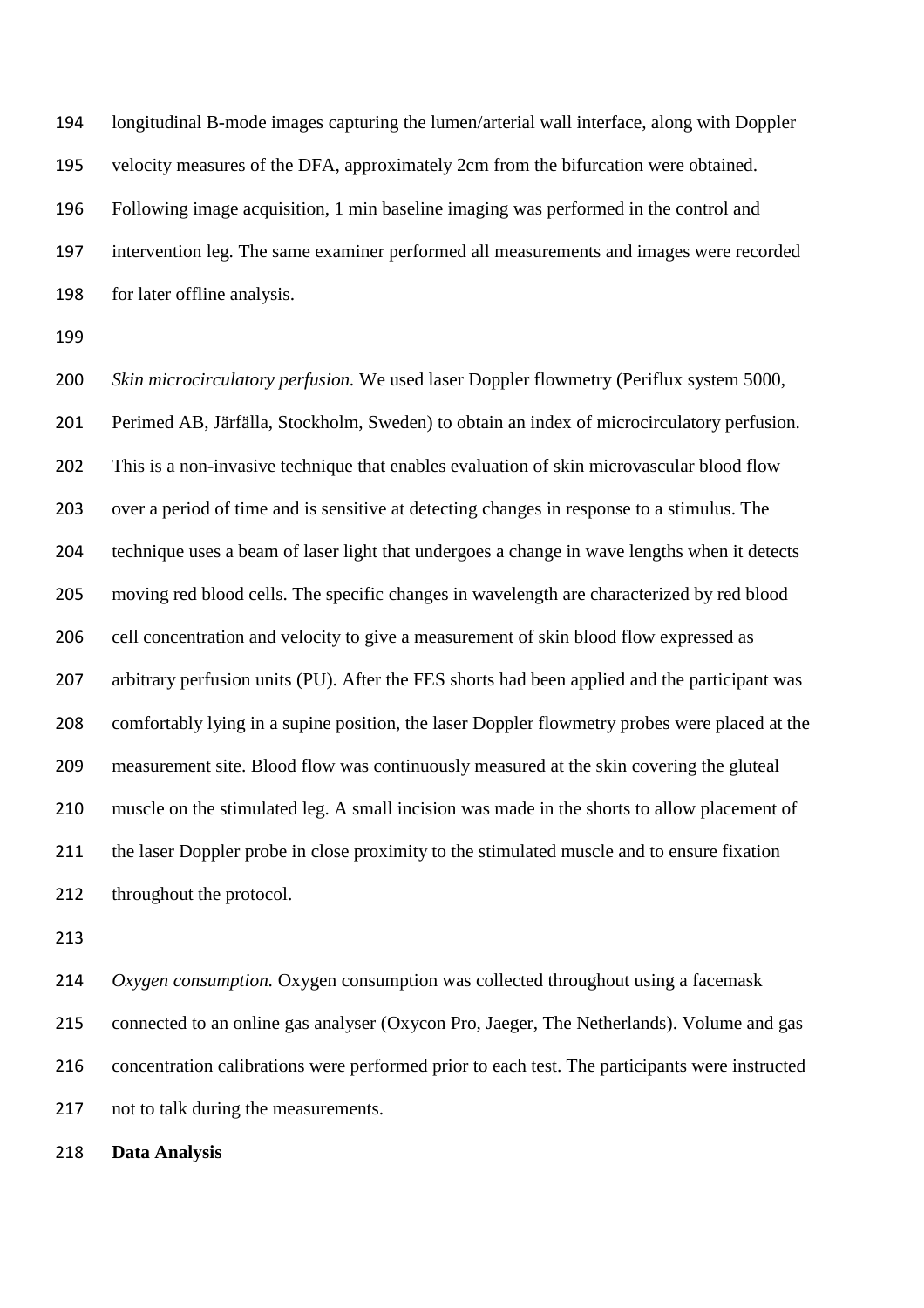*DFA diameter and blood flow.* Post-test analysis of the DFA was performed using custom- designed edge-detection and wall tracking software which is largely independent of 221 researcher bias. Thorough details of the analysis technique have been described elsewhere  $^{16}$ . Briefly, data collected on the ultrasound machine were stored as a digital avi file. Subsequent software analysis of the data was performed at 30 Hz using an icon-based graphical programming language and toolkit. The initial phase of analysis required selecting an optimal region of interest (ROI) on the B-mode image, which allowed for automated calibration of artery diameter. Within the ROI, a pixel density algorithm automatically identified the angle corrected near and far wall e-lines. Finally a ROI was drawn around the Doppler waveform and automatically detected the peak of the envelope for this waveform. The mean diameter measure was calculated from within the B-mode ROI and synchronized with the velocity measure which was calculated from the Doppler ROI at 30 Hz. The product of this (artery cross-sectional area and Doppler velocity) gives a measure of average blood flow (mL/s). We have shown that analysis using this semi-automated method produces reproducible diameter calculations that are significantly better than manual methods and producing an intra-234 observer coefficient of variation of  $6.7\%$  <sup>17</sup>. 

 *Skin microcirculatory perfusion.* Dedicated software (Perisoft for Windows) was used to collect, store and analyze the skin blood flow data. Unwanted artefact in the data due to participant/wire movement was identified and removed from the data prior to analysis. Resting values were calculated by averaging the last 3 minutes of rest before the start of the next stimulation block, whilst perfusion during stimulation was presented as averages every 30-s.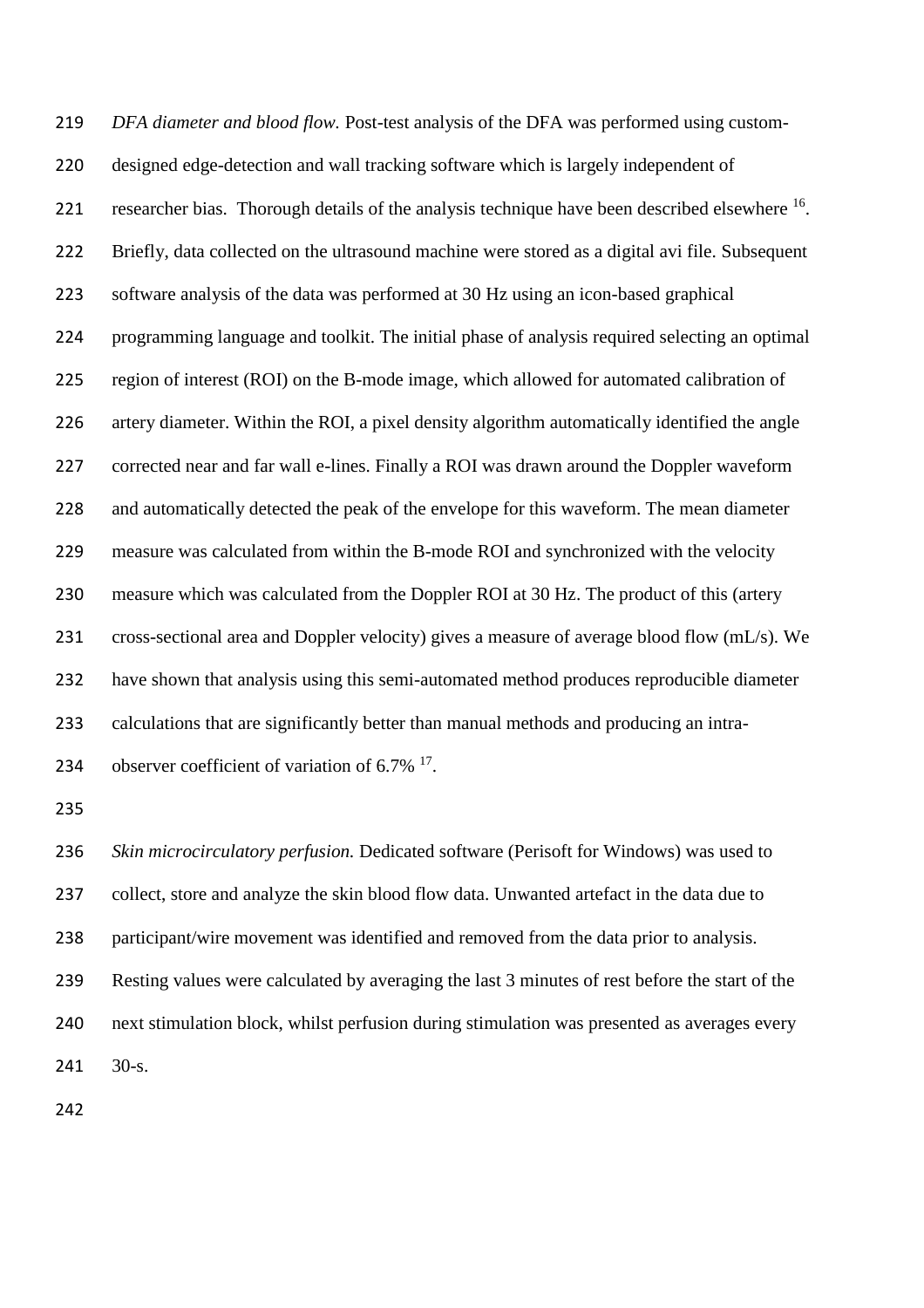*Oxygen consumption.* Five-second bins of gas analysis data were exported to Excel. Steady state average values were calculated from the last minute of rest prior to stimulation and during the entire 3 minutes of stimulation.

### **Statistical Analysis**

 Statistical analysis was conducted using the Statistical Package for the Social Sciences. All 249 data were expressed as means  $\pm$  SD and statistical significance was set at *P*<0.05. Linear mixed models were used to examine the impact of FES on femoral artery and skin microcirculatory blood flow (main effect of "stimulation": baseline *vs* stimulation), but also whether the stimulation-induced changes differed across the 4 blocks of stimulation (main effect for "blocks"). The repeated covariance type was compound symmetry and stimulation, blocks and stimulation\*blocks were specified as fixed effects and as estimated marginal means. The test of fixed effects stimulation\*blocks interaction was interpreted. Significant main effects of stimulation, blocks and stimulation\*blocks interaction were followed up with a simple main effects analysis and the least significant difference (LSD) approach to multiple comparisons.

# **Results**

*Conduit artery*. There was a significant main effect of stimulation on DFA blood flow

(*P*=0.02). On average, arterial blood flow increased by 18.1% from 4.69 mL/s at first baseline

(pre-intervention) to 5.52 mL/s during 3 minutes of FES (Fig 3). There was also a significant

264 main effect for "blocks" (*P*=0.004), indicating that perfusion at each subsequent baseline and

- perfusion during stimulation was different across repeated blocks. More specifically, blood
- 266 flow in block 2 ( $P=0.02$ ), 3 ( $P=0.01$ ) and 4 ( $P<0.001$ ) were all significantly higher than
- 267 during block 1. There was no stimulation\*block interaction (*P*=0.74).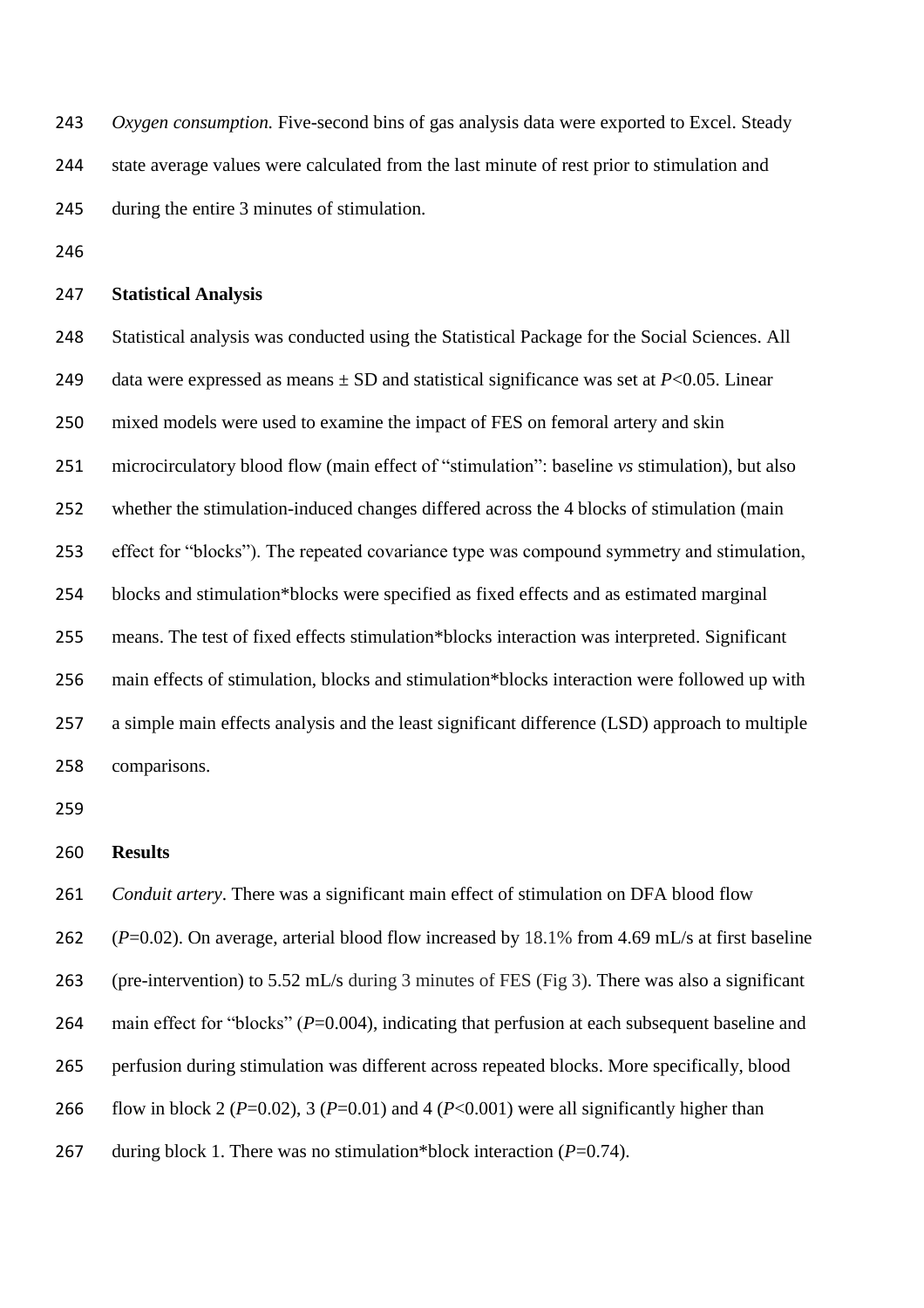To assess changes in arterial blood flow in the control leg we used a paired samples t-test.

269 Femoral blood flow in the control leg did not change from pre  $(3.86\pm1.66 \text{ mL/s})$  to post-

270 stimulation  $(3.64 \pm 1.52 \text{ mL/s}; t_3 = 0.97, P = 0.41)$ .

*Skin blood flow.* There was no significant main effect for stimulation (Fig 4) (*P*=0.66),

indicating that there was no immediate change in perfusion with stimulation when compared

to baseline. However, perfusion did increase over time with repeated stimulation resulting in

a significant main effect for "blocks" (*P*<0.001). Skin blood flow, expressed as perfusion

units (PU) significantly increased from block 1 (12±6 PU) to block 2 (17±9 PU; *P*=0.01) and

277 block 3 (22±13 PU; *P*<0.001) and was ~80% higher during block 4 compared to block 1

```
278 (22\pm13 PU; P<0.001). Blocks 3 and 4 were also greater than block 2 (P=0.004), but
```
plateaued between blocks 3 and 4. There was no stimulation\*blocks interaction (*P*=0.99).

```
281 Oxygen consumption. Oxygen consumption did not change throughout the stimulation 
282 protocol. There was no significant main effect for stimulation (P=0.98), the number of 
283 stimulation blocks (P=0.94) or stimulation* block interaction (P=0.87).
```
## **Discussion**

The main finding of this study was that unilateral FES acutely increased femoral blood flow

in the stimulated leg, most likely a direct result of the increased oxygen demand of the

activated gluteal muscles. Skin microcirculatory perfusion also increased from pre-

intervention baseline, although the response was more gradual and was not evident during the

3-minute stimulation blocks. Additionally, resting femoral artery blood flow and skin

perfusion both progressively increased with repeated bouts of stimulation. Collectively, these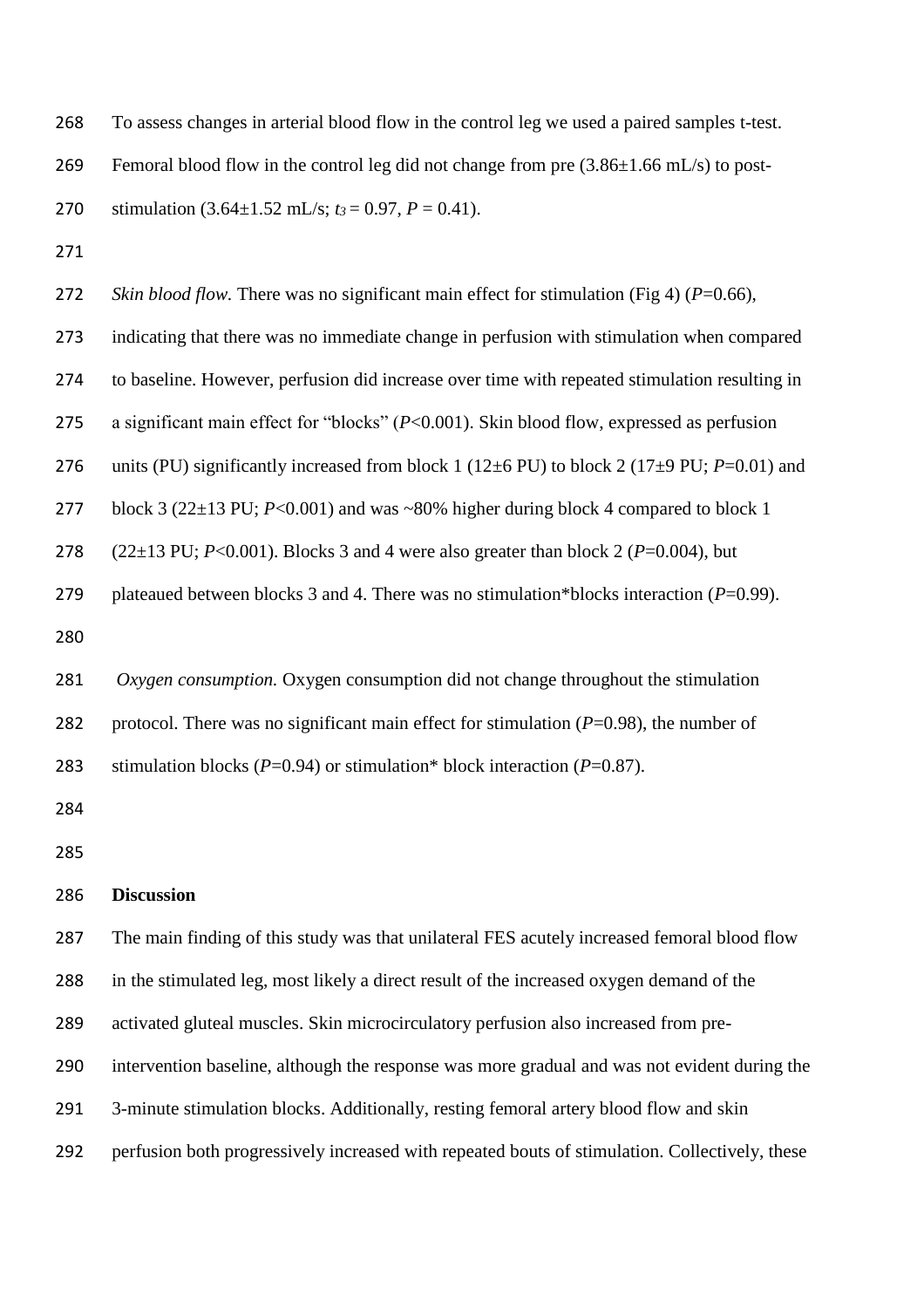results indicate that low-intensity FES was effective at inducing hemodynamic changes in the superficial and deep layers of the gluteal region. Since frequent increases in blood flow represent a key stimulus for improvement in micro- and macrovascular function and 296 structure<sup>10</sup>, these observations warrant further research to examine the potential effects of repeated exposure to low-intensity FES on the vasculature in individuals with SCI.

# **Blood flow in Stimulated Leg**

 This study is the first to examine conduit artery blood flow and skin microcirculatory perfusion in SCI following acute application of FES using a wearable clothing garment. As anticipated, the results show an immediate increase in deep femoral blood flow, even when performed using our low-intensity FES protocol. These findings are consistent with previous 304 data from studies in able bodied<sup>18</sup> and individuals with  $\text{SCI}^{19}$ . These previous studies observed a 95% increase in blood flow in the femoral artery during FES. Although we observed a modest increase of 20%, this difference between studies is most likely attributable to distinct stimulation parameters. Whilst in the current study, only two muscle groups were stimulated using a stimulation level that allowed for muscle contractions without overt limb movement (m=75mA), previous work used whole leg muscle stimulation inducing significant muscle movement and therefore marked oxygen demand of the activated muscles. The co- contractions used in the aforementioned studies are also likely to further increase oxygen demand and contribute to greater arterial inflow and blood distribution throughout the entire limb. Nonetheless, it must be emphasized that the large muscle stimulation with marked movement can only be applied for ~20 minutes. Muscle fatigue and energy source depletion prevents longer duration stimulation, whereas low-intensity FES can be applied throughout the day and night and on a day-to-day basis. Although our protocol only increased blood flow by ~20%, the ability for prolonged exposure to low-intensity FES in individuals with SCI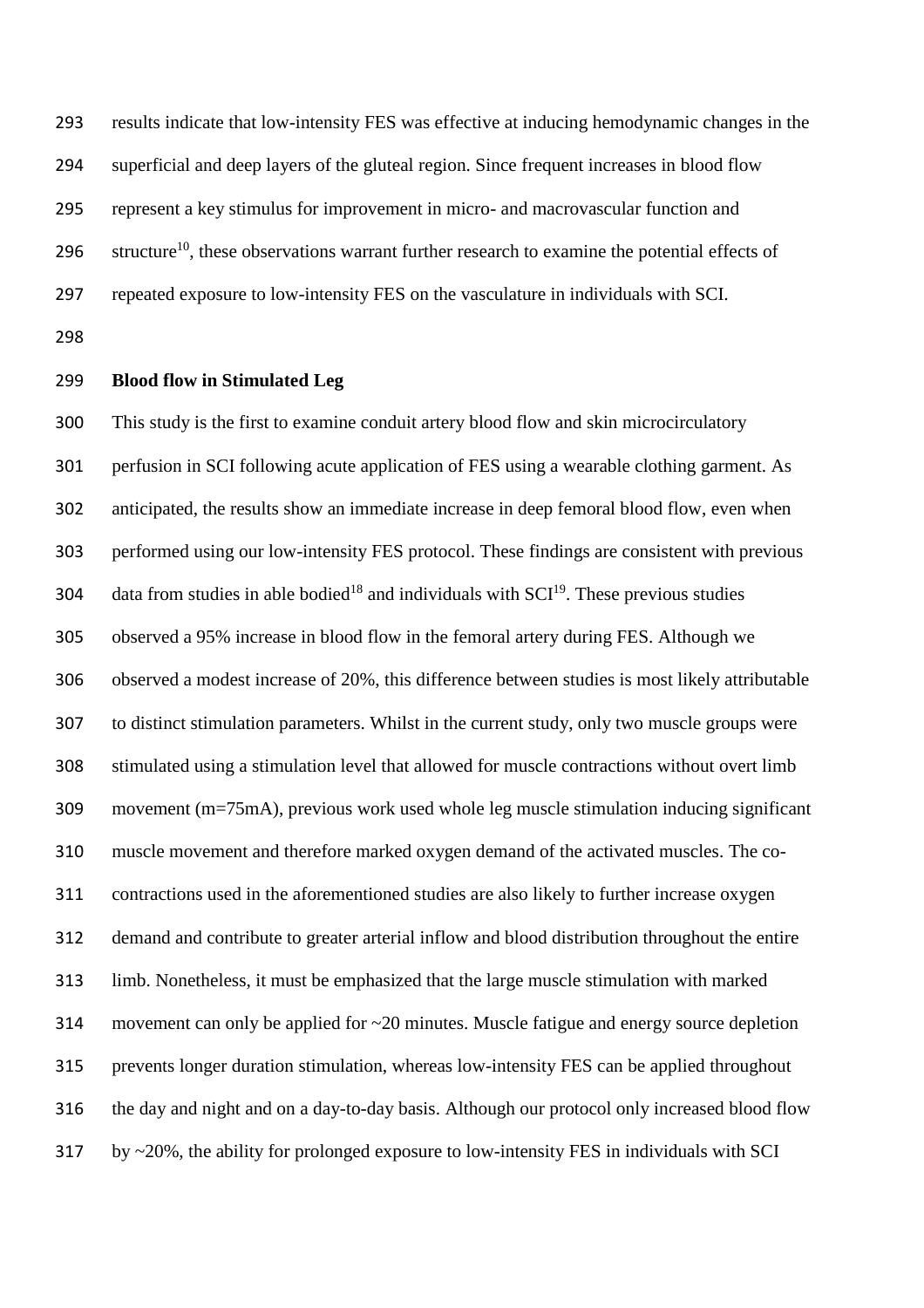make the FES-protocol applied in the present study a physiologically significant and potentially clinically relevant stimulus.

 An important question relates to the mechanisms responsible for the increase in perfusion. Since the current study found no changes in DFA blood flow in the non-stimulated leg, the possibility of systemic stimuli affecting perfusion (e.g. blood pressure) can be excluded. During muscular contractions, a number of mechanisms are known to regulate arterial blood flow supplying the active muscles. Firstly, an increase in cell metabolism initiates the localized release of vasodilator metabolites such as nitric oxide (NO), prostacyclin, ATP, 327 adenosine and potassium from contracting skeletal muscle and the vascular endothelium<sup>20, 21</sup>. The release of such compounds initiates vascular smooth muscle relaxation, vasodilation of the artery and a subsequent increase in blood flow to the stimulated region. During exercise, skeletal muscle blood flow increases in proportion with metabolic activity to meet the oxygen 331 demands of the contracting muscle<sup>22</sup>. Considering the direct relationship between skeletal muscle blood flow and metabolic load, it seems sensible to assume that the small, albeit significant, increase in arterial blood flow is due to the low-intensity stimulation protocol we used.

 Another physiological impact of low-intensity FES must be considered. The dynamic and mechanical effect of muscle contractions and relaxations, or the 'muscle pump' mechanism, importantly influences blood flow in the vasculature. During muscle contraction, a decrease in venous pressure occurs as venous blood empties from peripheral areas (i.e. the legs) and is 340 propelled to the central circulation<sup>23, 24</sup>. The emptying of venous segments leads to an increase in arteriovenous pressure gradient facilitating an increase in arterial inflow as the 342 muscle relaxes<sup>25 24</sup>. Although this study did not differentiate changes in blood flow during the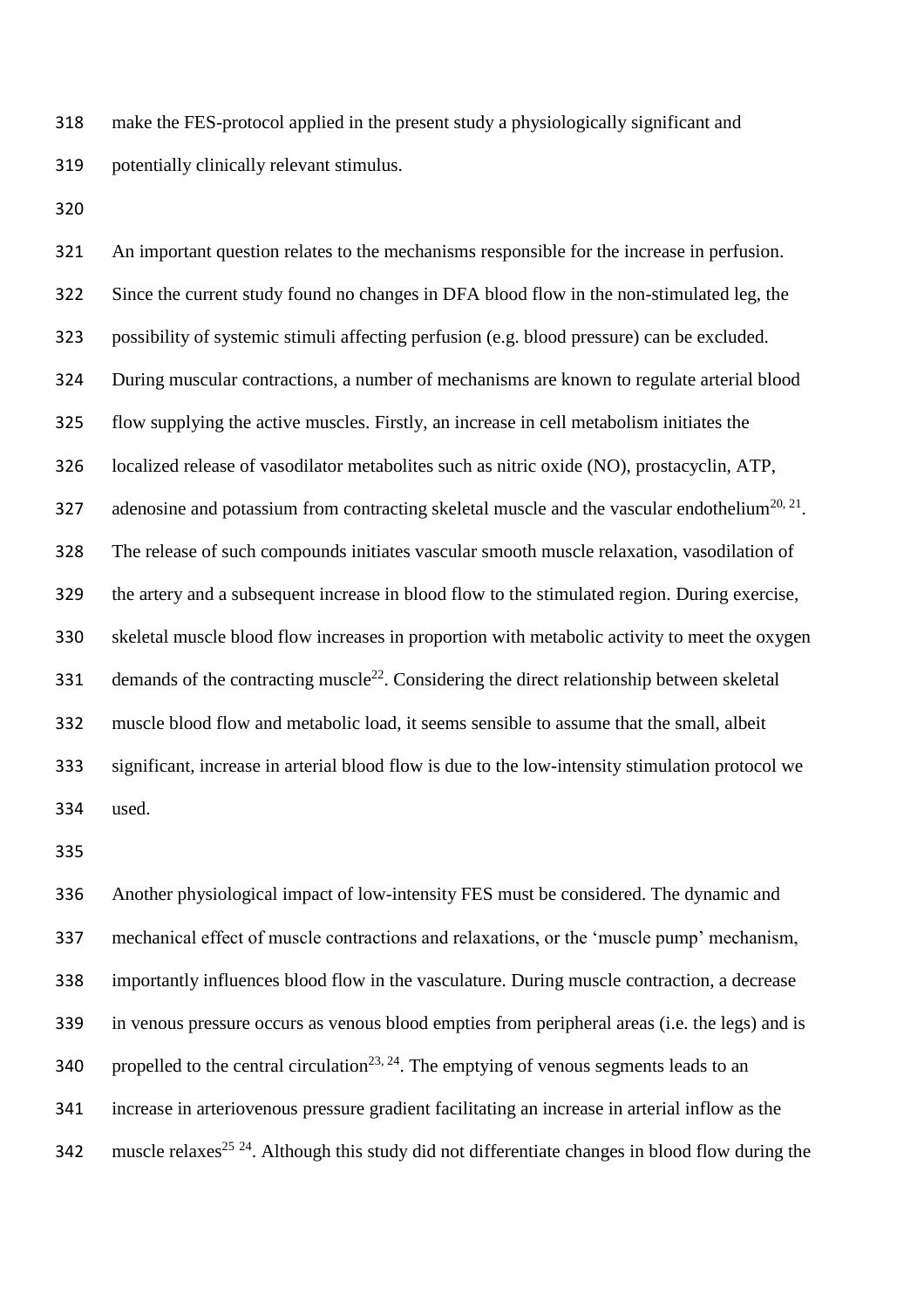contraction and relaxation phases of muscle stimulation, the increase in arterial blood flow may, at least partially, be explained through increased muscle pump activity and increases in the arteriovenous pressure gradient.

## **Microcirculatory Perfusion**

 Changes in skin microcirculation occur as a reflex thermoregulatory control mechanism 349 during whole body and/or localized changes in temperature<sup>26</sup>. In the current study, we observed little change in skin perfusion during an individual block of stimulation. However, the combined effect of consecutive and repeated exposure to stimulation did result in a successive rise in skin perfusion over the duration of the protocol. Considering there was no change in whole body VO2, it is unlikely that an increase in core body temperature could explain the progressive rise in skin perfusion. A more likely explanation relates to localized heat production and a subsequent gradual warming of the skin covering the activated muscles. This would result in a sustained rise in skin blood flow during localized heating 357 which, is mediated through the release of NO from the vascular endothelium<sup>27</sup>. Regardless of any change in skin temperature, previous work confirms a NO mediated increase in skin 359 perfusion in response to  $FES^{28}$ . Petrofsky and colleagues observed an increase in skin blood flow during FES that was prevented with the infusion of L-NAME, a NO inhibitor. Although the current study nor Petrofsky *et al.* controlled for potential changes in skin temperature, its contribution to the gradual rise in skin perfusion should not be excluded. Future research should consider the exact mechanisms involved in the increase in skin perfusion during FES 

# **Oxygen Consumption**

366 There was no change in  $\rm VO_2$  during the stimulation protocol, which is in contrast to other 367 studies using FES whilst sitting or lying<sup>18, 29</sup>. In the current study, only two muscle groups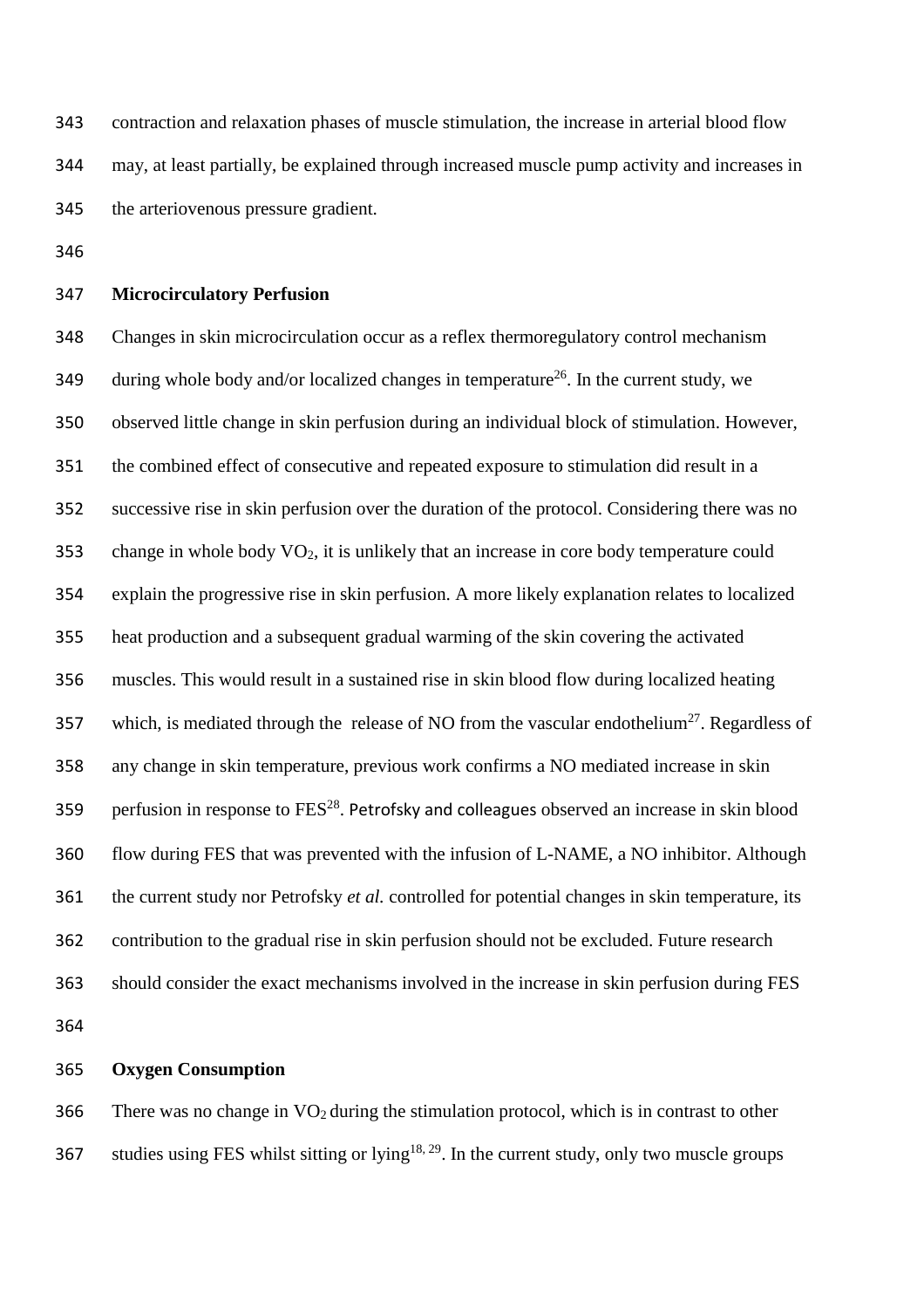were stimulated using low level FES for 3 minutes. Given the increase in blood flow, it seems logical that energy expenditure in these muscles increased. However, energy expenditure has previously been shown to increase in a dose response relationship with stimulation intensity and the number of muscles stimulated. The small dose of stimulation adopted in the current protocol may be insufficient to detect a significant increase in whole body VO2. Indeed, previous work that reported higher oxygen consumption upon FES 374 adopted higher stimulation (100 mA and 93 mA), but also stimulated a larger muscle mass<sup>18,</sup>  $2^{29}$ . These previous studies confirm that FES has the potential to increase VO<sub>2</sub> and energy expenditure which, is indirectly supported by our observation of increased perfusion, and therefore oxygen delivery to the large muscle mass in the legs and gluteal region. One should also consider that changes in oxygen consumption in the current study (involving unilateral FES) may increase exponentially more when FES is applied in a clinical situation using bilateral stimulation.

# **Study Limitations**

 The small sample size we used may overestimate the true effect of stimulation on vascular perfusion. That said, our data clearly show a distinctive increase in perfusion with FES and we are therefore confident that the results of this study are representative of the wider SCI population. Secondly, due to equipment failure, we were unable to obtain skin blood flow measures in the contralateral, unstimulated leg. However, the low intensity stimulation protocol we used is unlikely to induce any systemic effects on cutaneous perfusion. This is supported by the absent changes in the deep femoral artery in the contra-lateral, non- stimulated leg. Finally, FES induced autonomic dysreflexia is a potential side effect that may limit its usage in some individuals. Although this was an exclusion criterion in the current study, it has previously been reported to occur at higher current amplitudes (160mA) during FES-assisted hydraulic resistance training exercise.<sup>30</sup> Blood pressure monitoring is therefore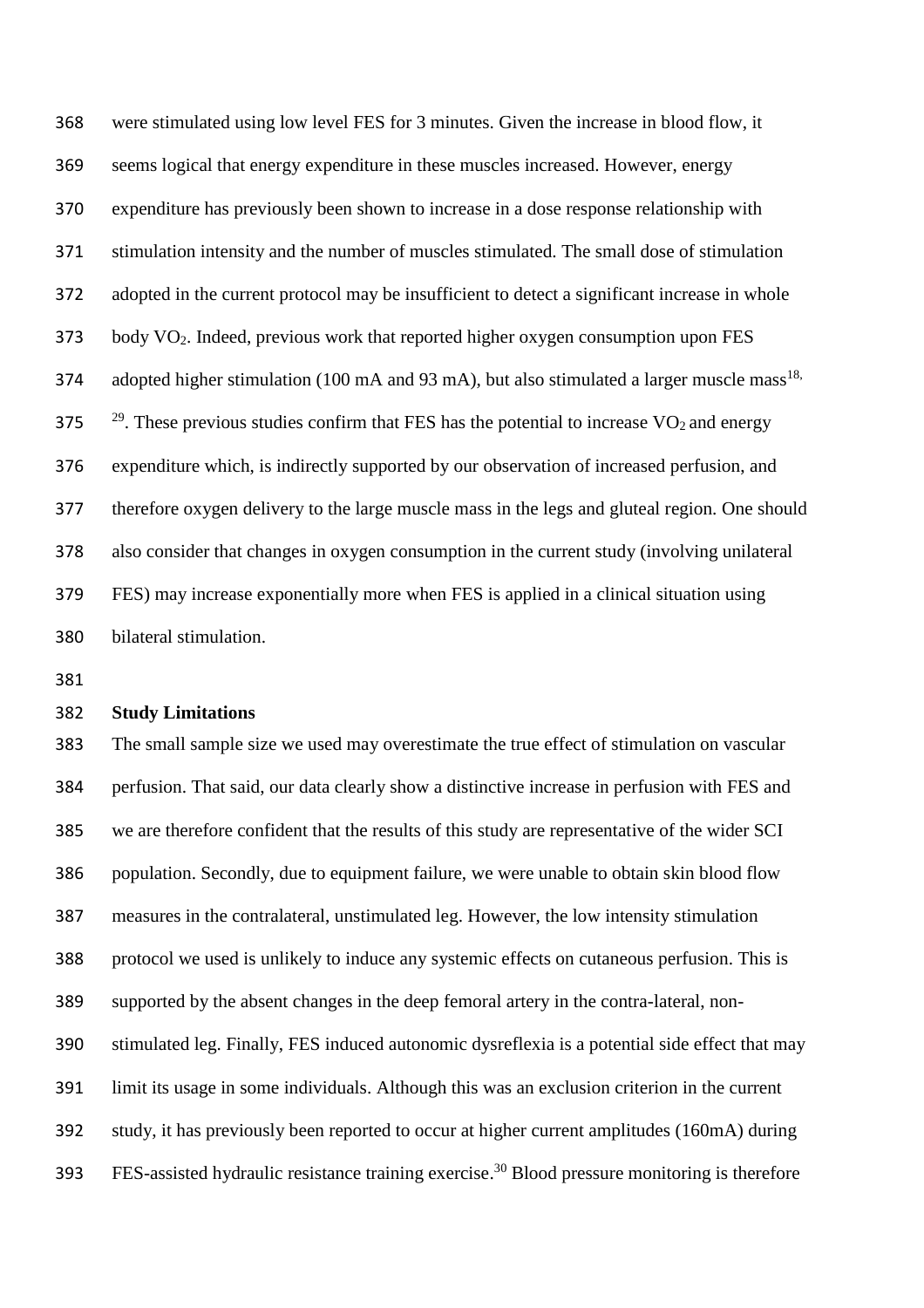recommended for novice users.

| 396 | In conclusion, this study clearly shows an increase in superficial and deep vascular perfusion   |
|-----|--------------------------------------------------------------------------------------------------|
| 397 | during low level FES. A $\sim$ 20% increase in blood flow occurred through the deep femoral      |
| 398 | artery supplying the gluteal muscles, most likely through local increased oxygen demand and      |
| 399 | muscle pump activation. The results also show a gradual and consistent increase in skin          |
| 400 | perfusion over the duration of the protocol. This may represent a potent stimulus when this      |
| 401 | type of low-intensity FES is applied for several hours. Future work is required whether such     |
| 402 | physiological changes translate to a clinically relevant effect, especially given its simplicity |
| 403 | and ability for home-based, day-to-day use.                                                      |
| 404 |                                                                                                  |
| 405 |                                                                                                  |
| 406 |                                                                                                  |
| 407 |                                                                                                  |
| 408 |                                                                                                  |
| 409 |                                                                                                  |
| 410 |                                                                                                  |
| 411 |                                                                                                  |
| 412 |                                                                                                  |
| 413 |                                                                                                  |
| 414 |                                                                                                  |
| 415 |                                                                                                  |
| 416 |                                                                                                  |
| 417 |                                                                                                  |
| 418 |                                                                                                  |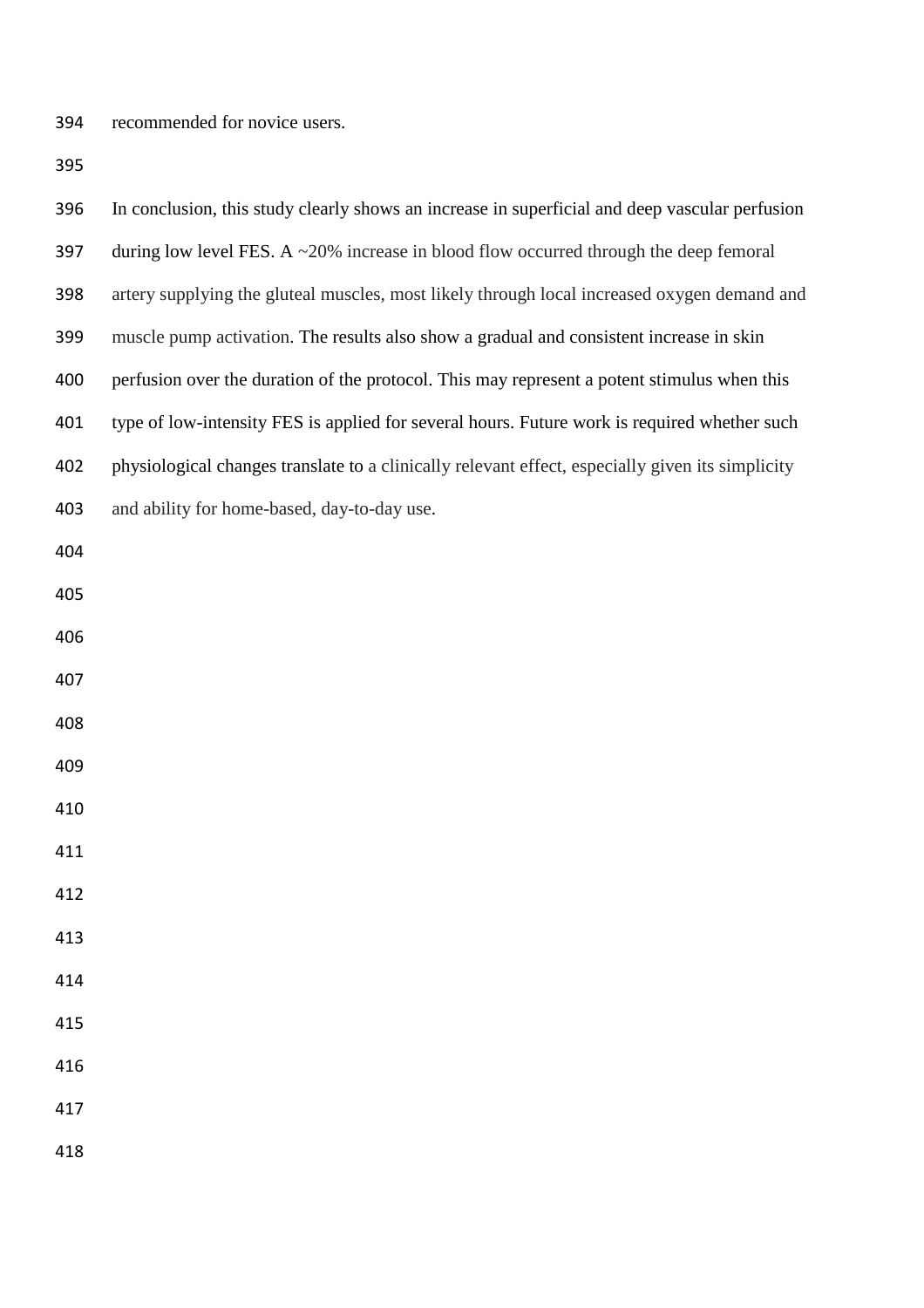420 1. de Groot PC, Bleeker MW, Hopman MT. Magnitude and time course of arterial vascular adaptations to inactivity in humans. Exercise and sport sciences reviews 2006;34(2):65-71. 2. Hopman MT, Groothuis JT, Flendrie M, Gerrits KH, Houtman S. Increased vascular resistance in paralyzed legs after spinal cord injury is reversible by training. J Appl Physiol (1985) 2002;93(6):1966-72. 3. de Groot P, Crozier J, Rakobowchuk M, Hopman M, MacDonald M. Electrical stimulation alters FMD and arterial compliance in extremely inactive legs. Med Sci Sports Exerc 2005;37(8):1356-64. 4. Chilibeck PD, Jeon J, Weiss C, Bell G, Burnham R. Histochemical changes in muscle of individuals with spinal cord injury following functional electrical stimulated exercise training. Spinal cord 1999;37(4):264-8. 5. Nicotra A, Asahina M, Mathias CJ. Skin vasodilator response to local heating in human chronic spinal cord injury. European journal of neurology : the official journal of the European Federation of Neurological Societies 2004;11(12):835-7. 6. Van Duijnhoven NT, Janssen TW, Green DJ, Minson CT, Hopman MT, Thijssen DH. Effect of functional electrostimulation on impaired skin vasodilator responses to local heating in spinal cord injury. J Appl Physiol (1985) 2009;106(4):1065-71. 7. Osterthun R, Post MW, van Asbeck FW, van Leeuwen CM, van Koppenhagen CF. Causes of death following spinal cord injury during inpatient rehabilitation and the first five years after discharge. A Dutch cohort study. Spinal cord 2014;52(6):483-8. 8. Byrne DW, Salzberg CA. Major risk factors for pressure ulcers in the spinal cord disabled: a literature review. Spinal cord 1996;34(5):255-63. 9. Tinken TM, Thijssen DH, Hopkins N, Dawson EA, Cable NT, Green DJ. Shear stress mediates endothelial adaptations to exercise training in humans. Hypertension 2010;55(2):312-8. 10. Green DJ, Hopman MT, Padilla J, Laughlin MH, Thijssen DH. Vascular Adaptation to Exercise in Humans: Role of Hemodynamic Stimuli. Physiol Rev 2017;97(2):495-528. 11. Thijssen DH, Heesterbeek P, van Kuppevelt DJ, Duysens J, Hopman MT. Local vascular adaptations after hybrid training in spinal cord-injured subjects. Med Sci Sports Exerc 2005;37(7):1112-8. 12. Dudley GA, Castro MJ, Rogers S, Apple DF, Jr. A simple means of increasing muscle size after spinal cord injury: a pilot study. Eur J Appl Physiol Occup Physiol 1999;80(4):394-6. 13. Erickson ML, Ryan TE, Backus D, McCully KK. Endurance neuromuscular electrical stimulation training improves skeletal muscle oxidative capacity in individuals with motor- complete spinal cord injury. Muscle Nerve 2016. 14. Smit CA, Legemate KJ, de Koning A, de Groot S, Stolwijk-Swuste JM, Janssen TW. Prolonged electrical stimulation-induced gluteal and hamstring muscle activation and sitting pressure in spinal cord injury: effect of duty cycle. J Rehabil Res Dev 2013;50(7):1035-46. 15. Bogie KM, Wang X, Triolo RJ. Long-term prevention of pressure ulcers in high-risk patients: a single case study of the use of gluteal neuromuscular electric stimulation. Archives of physical medicine and rehabilitation 2006;87(4):585-91. 16. Thijssen DH, Bullens LM, van Bemmel MM, Dawson EA, Hopkins N, Tinken TM et al.

Does arterial shear explain the magnitude of flow-mediated dilation?: a comparison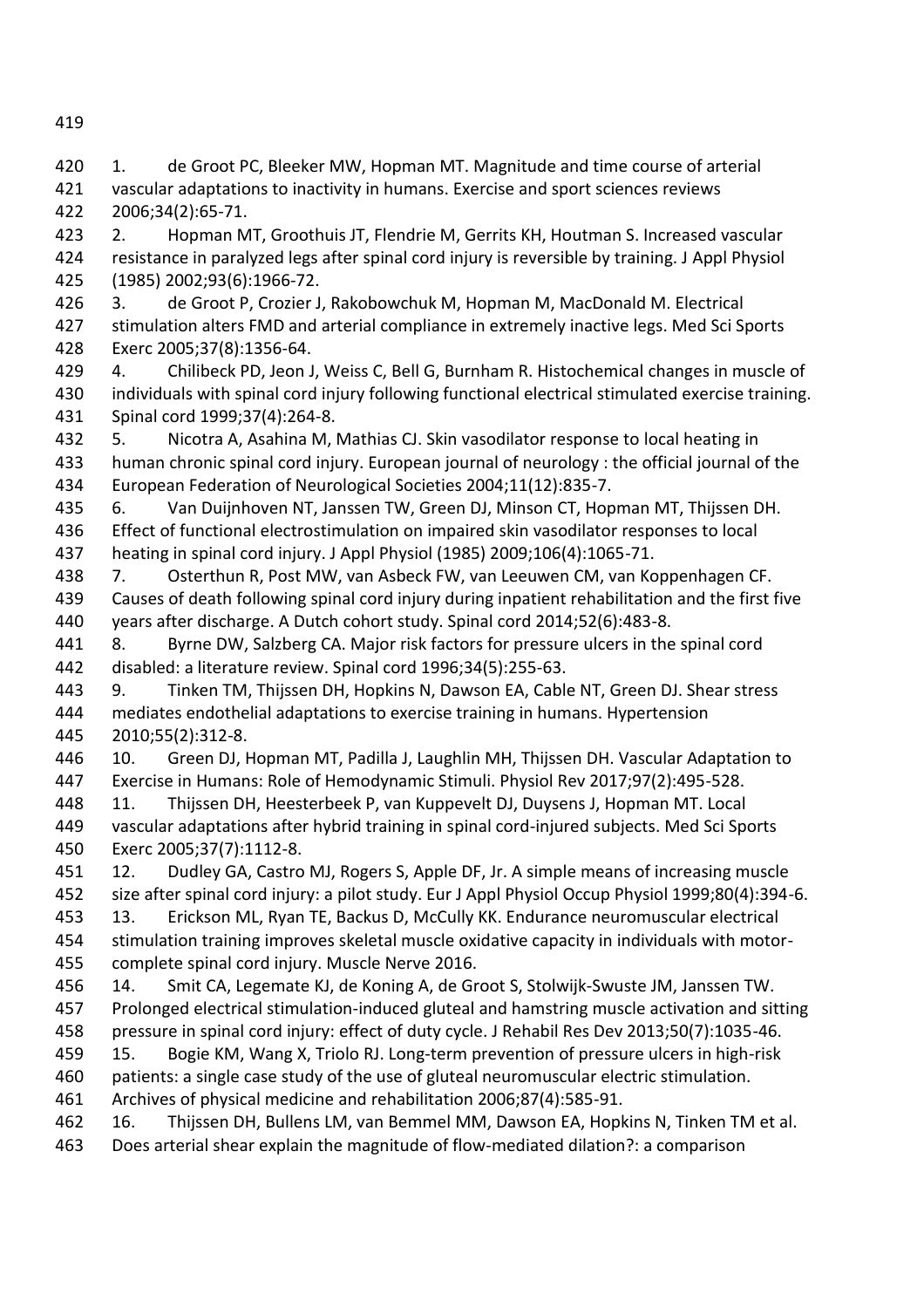between young and older humans. American journal of physiology Heart and circulatory physiology 2009;296(1):H57-64. 17. Woodman RJ, Playford DA, Watts GF, Cheetham C, Reed C, Taylor RR et al. Improved analysis of brachial artery ultrasound using a novel edge-detection software system. J Appl Physiol (1985) 2001;91(2):929-37. 18. Janssen TW, Hopman MT. Blood flow response to electrically induced twitch and tetanic lower-limb muscle contractions. Archives of physical medicine and rehabilitation 2003;84(7):982-7. 19. Scremin OU, Cuevas-Trisan RL, Scremin AM, Brown CV, Mandelkern MA. Functional electrical stimulation effect on skeletal muscle blood flow measured with H2(15)O positron emission tomography. Archives of physical medicine and rehabilitation 1998;79(6):641-6. 20. Hellsten Y, Nyberg M, Jensen LG, Mortensen SP. Vasodilator interactions in skeletal muscle blood flow regulation. The Journal of physiology 2012;590(24):6297-305. 21. Clifford PS, Hellsten Y. Vasodilatory mechanisms in contracting skeletal muscle. J Appl Physiol (1985) 2004;97(1):393-403. 22. Andersen P, Saltin B. Maximal perfusion of skeletal muscle in man. The Journal of physiology 1985;366:233-49. 23. Folkow B, Gaskell P, Waaler BA. Blood flow through limb muscles during heavy rhythmic exercise. Acta Physiol Scand 1970;80(1):61-72. 24. Tschakovsky ME, Shoemaker JK, Hughson RL. Vasodilation and muscle pump contribution to immediate exercise hyperemia. Am J Physiol 1996;271(4 Pt 2):H1697-701. 25. Pollack AA, Wood EH. Venous pressure in the saphenous vein at the ankle in man during exercise and changes in posture. J Appl Physiol 1949;1(9):649-62. 26. Johnson JM, Kellogg DL, Jr. Local thermal control of the human cutaneous circulation. J Appl Physiol (1985) 2010;109(4):1229-38. 27. Minson CT, Berry LT, Joyner MJ. Nitric oxide and neurally mediated regulation of skin blood flow during local heating. J Appl Physiol (1985) 2001;91(4):1619-26. 28. Petrofsky J, Hinds CM, Batt J, Prowse M, Suh HJ. The interrelationships between electrical stimulation, the environment surrounding the vascular endothelial cells of the skin, and the role of nitric oxide in mediating the blood flow response to electrical stimulation. Med Sci Monit 2007;13(9):CR391-7. 29. Hsu MJ, Wei SH, Chang YJ. Effect of neuromuscular electrical muscle stimulation on energy expenditure in healthy adults. Sensors (Basel) 2011;11(2):1932-42. 30. Ashley EA, Laskin JJ, Olenik LM, Burnham R, Steadward RD, Cumming DC et al. Evidence of autonomic dysreflexia during functional electrical stimulation in individuals with spinal cord injuries. Paraplegia 1993;31(9):593-605.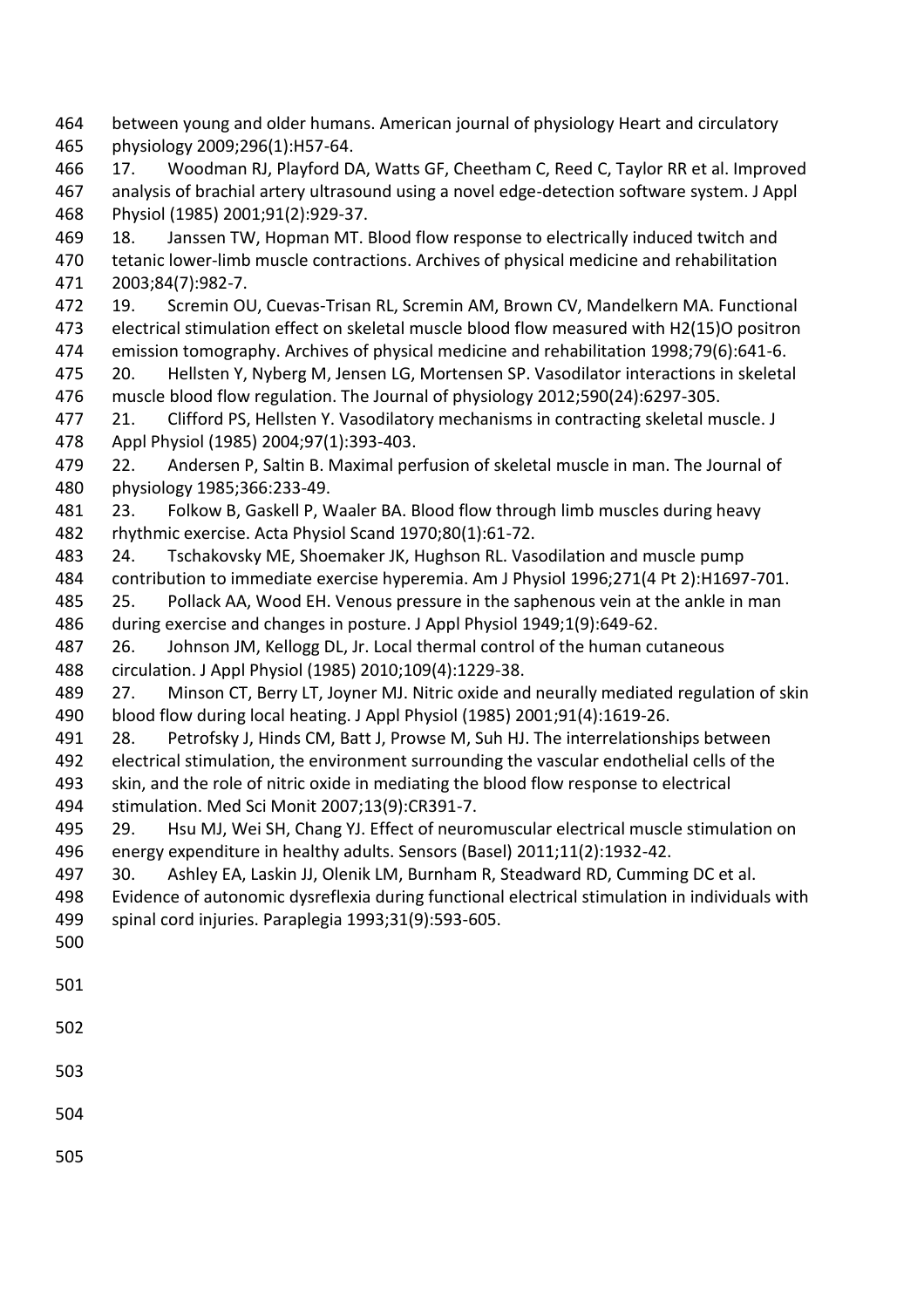| 506 | <b>Figure Legends</b>                                                                             |
|-----|---------------------------------------------------------------------------------------------------|
| 507 |                                                                                                   |
| 508 | <b>Figure 1:</b> Example of electrical stimulation shorts and how they are worn                   |
| 509 |                                                                                                   |
| 510 | <b>Figure 2:</b> Schematic of stimulation protocol                                                |
| 511 |                                                                                                   |
| 512 | <b>Figure 3:</b> Deep femoral artery blood flow at baseline and during stimulation using low-     |
| 513 | intensity ES in the stimulated leg. Data are presented for each block of stimulation. Error bars  |
| 514 | represent standard deviations. *P<0.05 vs. Block 1 #P<0.05 vs. Baseline                           |
| 515 |                                                                                                   |
| 516 | <b>Figure 4:</b> Skin blood flow at baseline and during stimulation using low-intensity ES in the |
| 517 | stimulated leg. Data are presented for each block of stimulation. Error bars represent standard   |
| 518 | deviations. *P<0.05 vs. Block 1 $\uparrow$ P<0.05 vs. Block 2                                     |
| 519 |                                                                                                   |
| 520 |                                                                                                   |
| 521 |                                                                                                   |
| 522 |                                                                                                   |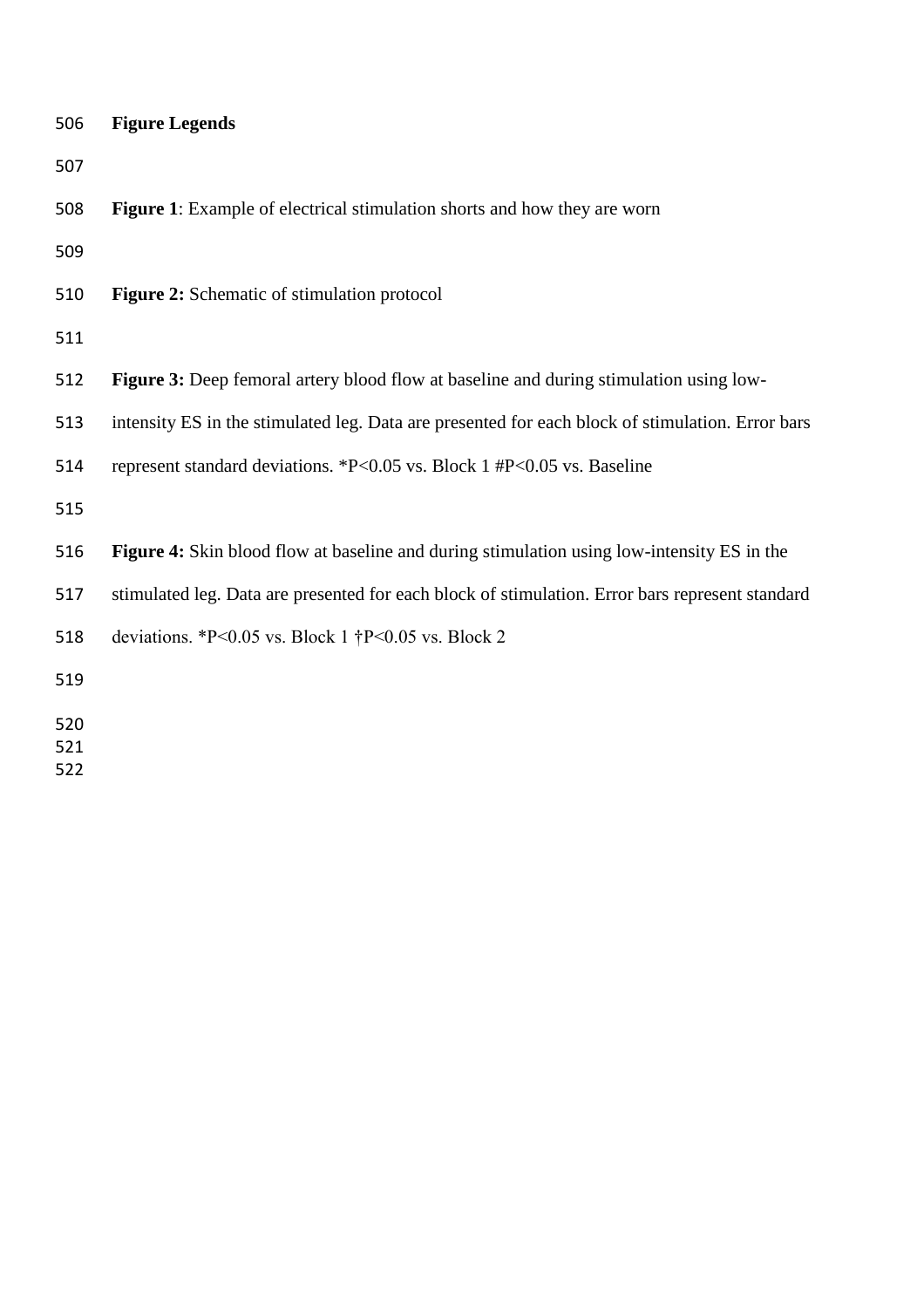| Subject        |    | Age (yr.) Level of ASIA |              | Time Since Injury | Stimulation |
|----------------|----|-------------------------|--------------|-------------------|-------------|
|                |    | injury                  | score        | (yr.)             | level       |
| $\mathbf{1}$   | 40 | T <sub>9</sub>          | $\mathbf{A}$ | 10                | 75          |
| $\overline{2}$ | 30 | C6                      | A            | 16                | 70          |
| 3              | 57 | C8/T1                   | $\bf{B}$     | 15                | 60          |
| $\overline{4}$ | 54 | C6                      | $\mathbf{A}$ | 28                | 85          |
| 5              | 34 | T <sub>2</sub>          | $\mathbf{A}$ | 10                | 75          |
| 6              | 29 | $\rm{T}8$               | $\mathbf{A}$ | 9                 | 85          |
| $\tau$         | 60 | $\rm{T}8$               | $\mathbf{A}$ | $8\,$             | 70          |
| 8              | 43 | C6                      | A            | 16                | 80          |
| <b>Mean</b>    | 43 |                         |              | 14                | 75mA        |

TABLE 1. Characteristics of SCI individuals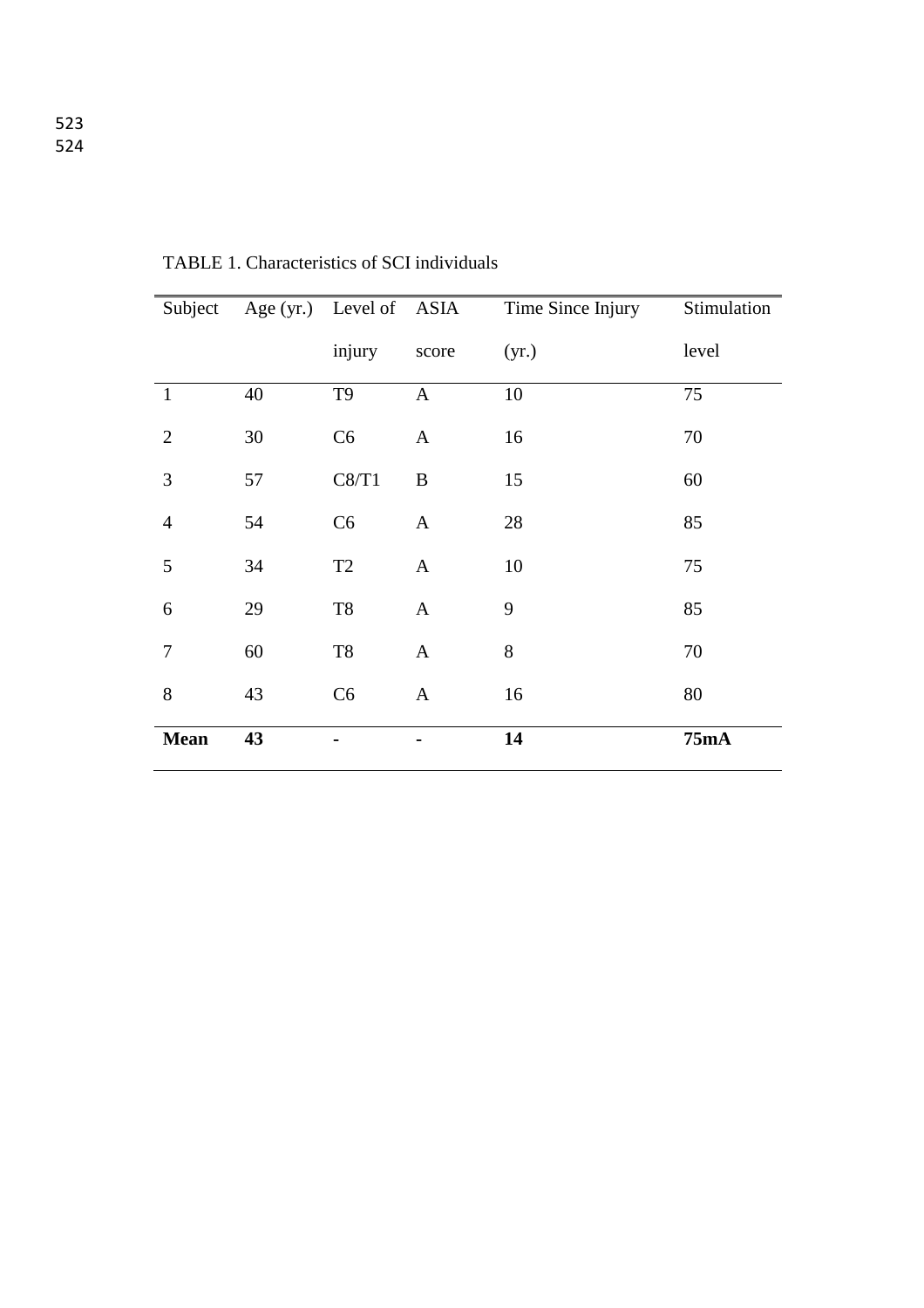| 525 |           |
|-----|-----------|
| 526 |           |
| 527 |           |
| 528 |           |
| 529 |           |
| 530 |           |
| 531 |           |
| 532 |           |
| 533 |           |
| 534 | $\alpha$  |
| 535 |           |
| 536 |           |
| 537 |           |
| 538 |           |
| 539 |           |
| 540 |           |
| 541 |           |
| 542 |           |
| 543 |           |
| 544 |           |
| 545 |           |
| 546 | Figure 1. |

Figure 1.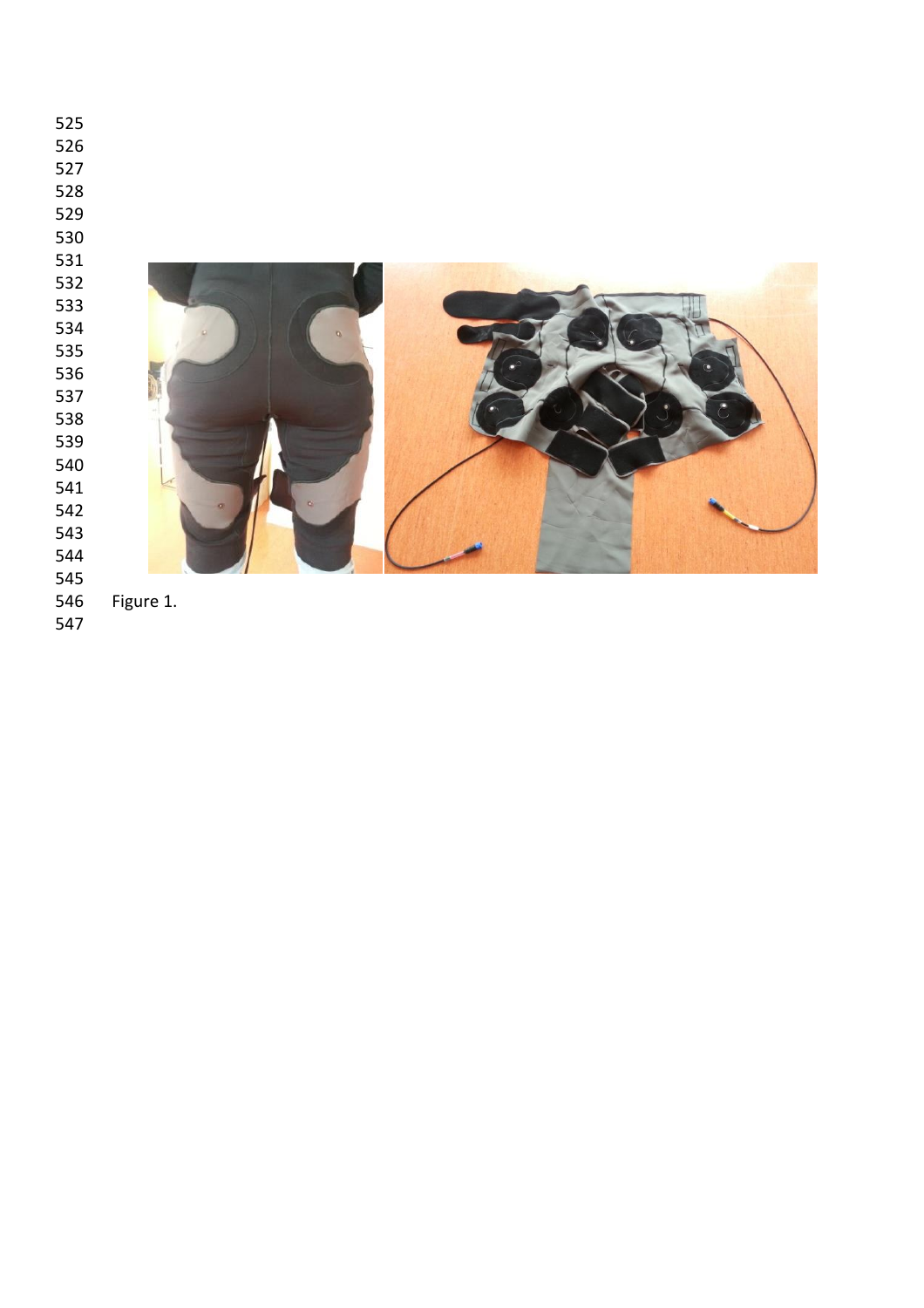



 $\overline{\vec{a}}$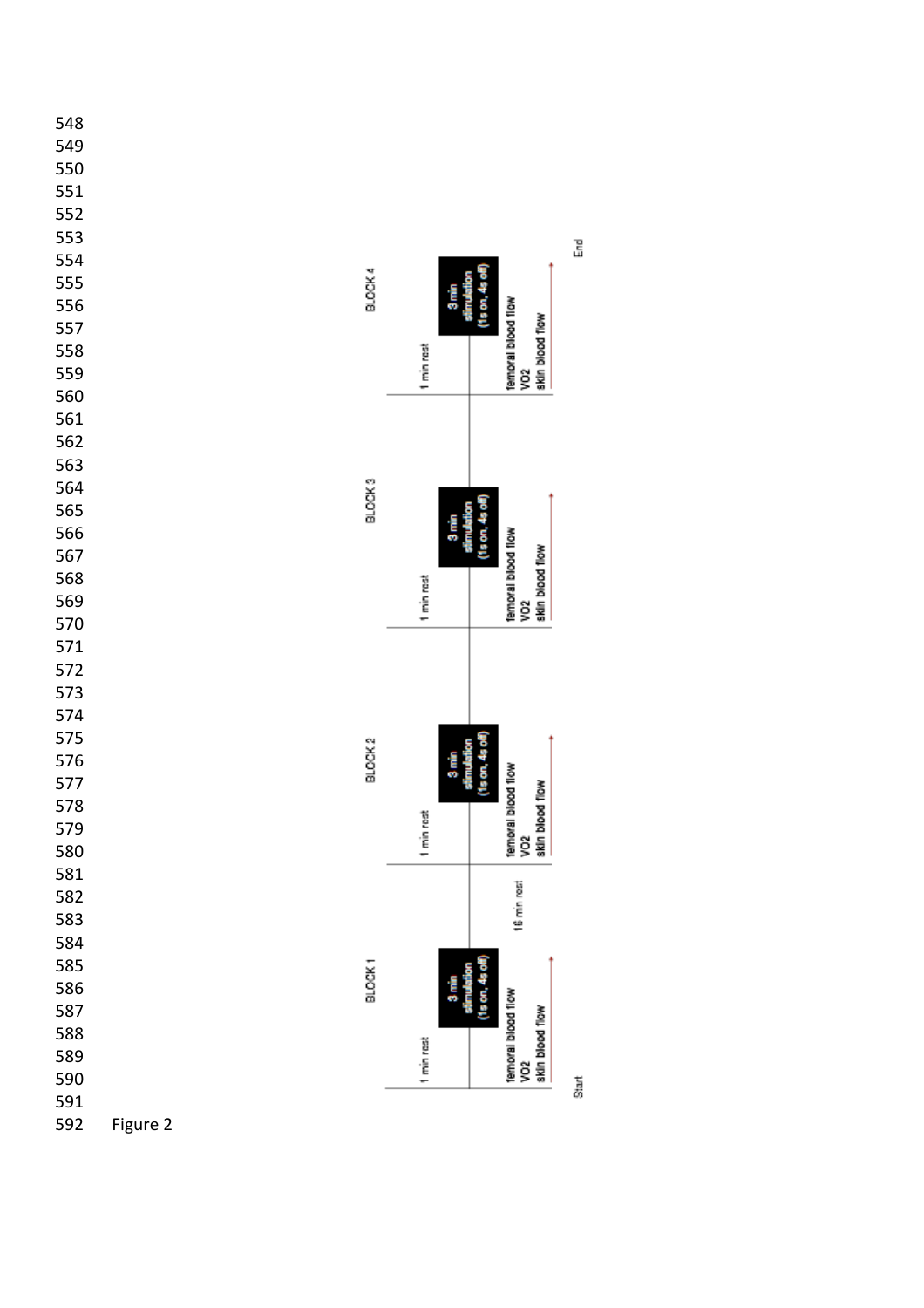

 $P=0.004$ <br> $P=0.74$